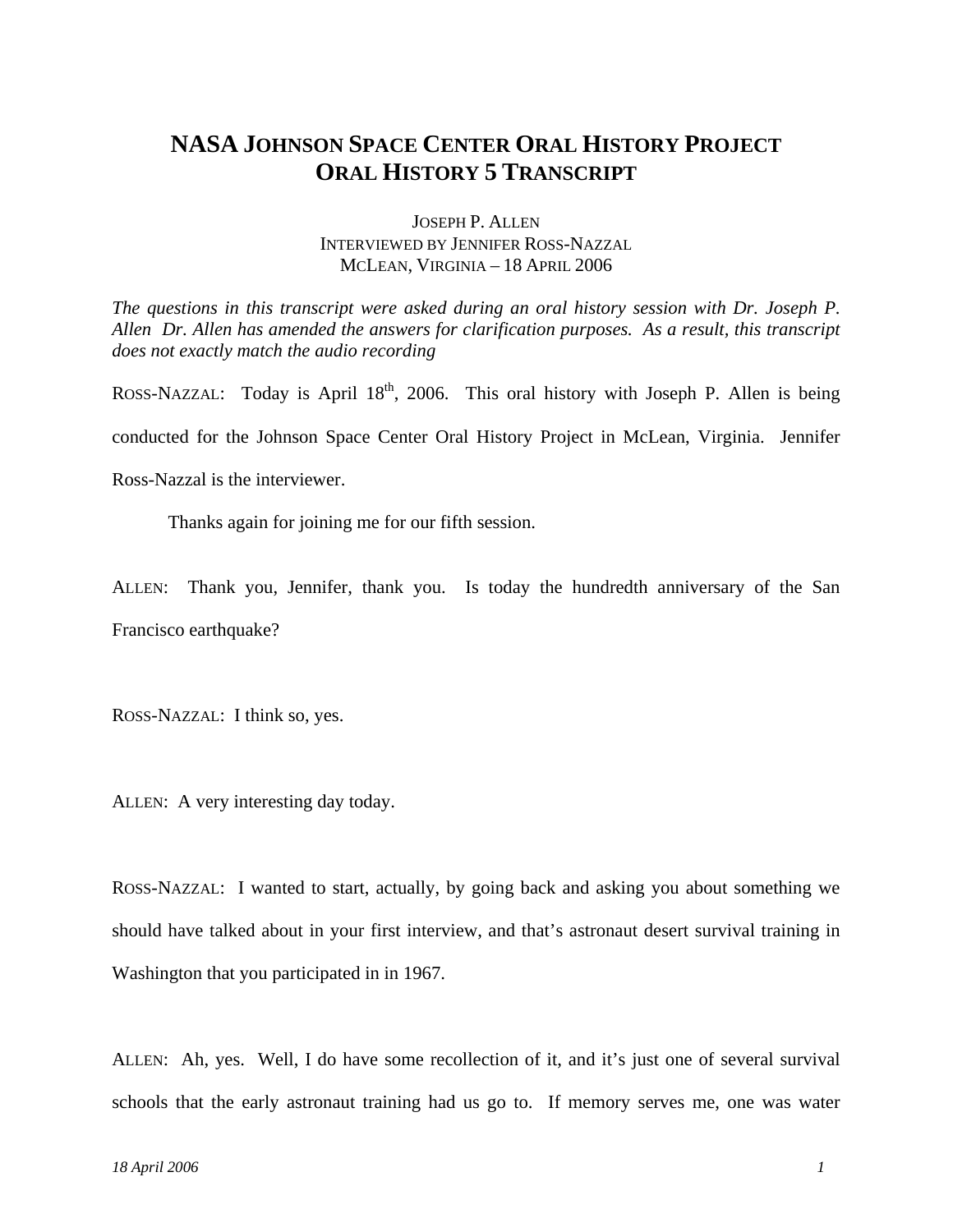survival, another was jungle survival, and then there was desert survival. I believe the desert survival may have been the first. The way NASA does that, of course, is they outsource it. They hire the military to provide military training, because the military runs survival schools on a very regular basis. The military officers are going through these survival schools at a relatively steady rate. So NASA just booked us into a class, and we were that class. There were not other activeduty officers there with us. The standard set of instructors gave the classes, though.

By and large, military survival schools consist of two parts. One is a classroom, where you learn about things you're going to be facing, and the second part is an exercise in the field. You're expected to survive for a day and a half or three days, whatever it is.

The fundamental lesson, I remember, from all the survival schools is: don't panic. Every survival situation, at the hands of the military, has a survival kit that comes with it. In the kit is a survival manual, a handbook, and you're to read the handbook, believe it, and don't panic. Follow the book's directions methodically. Don't panic, because the idea is really just survive. Don't make big waves or panic. Just survive, and we, your military buddies, will ultimately find you and save you.

In terms of desert survival, obviously the idea is to conserve whatever liquid you have, and don't aggravate the situation by a lot of activity such that you lose perspiration. I think the training was really not much more complicated than that. This school took place in eastern Washington state. We were taken as a group from Houston, Texas, I think your records show in August.

ROSS-NAZZAL: Yes.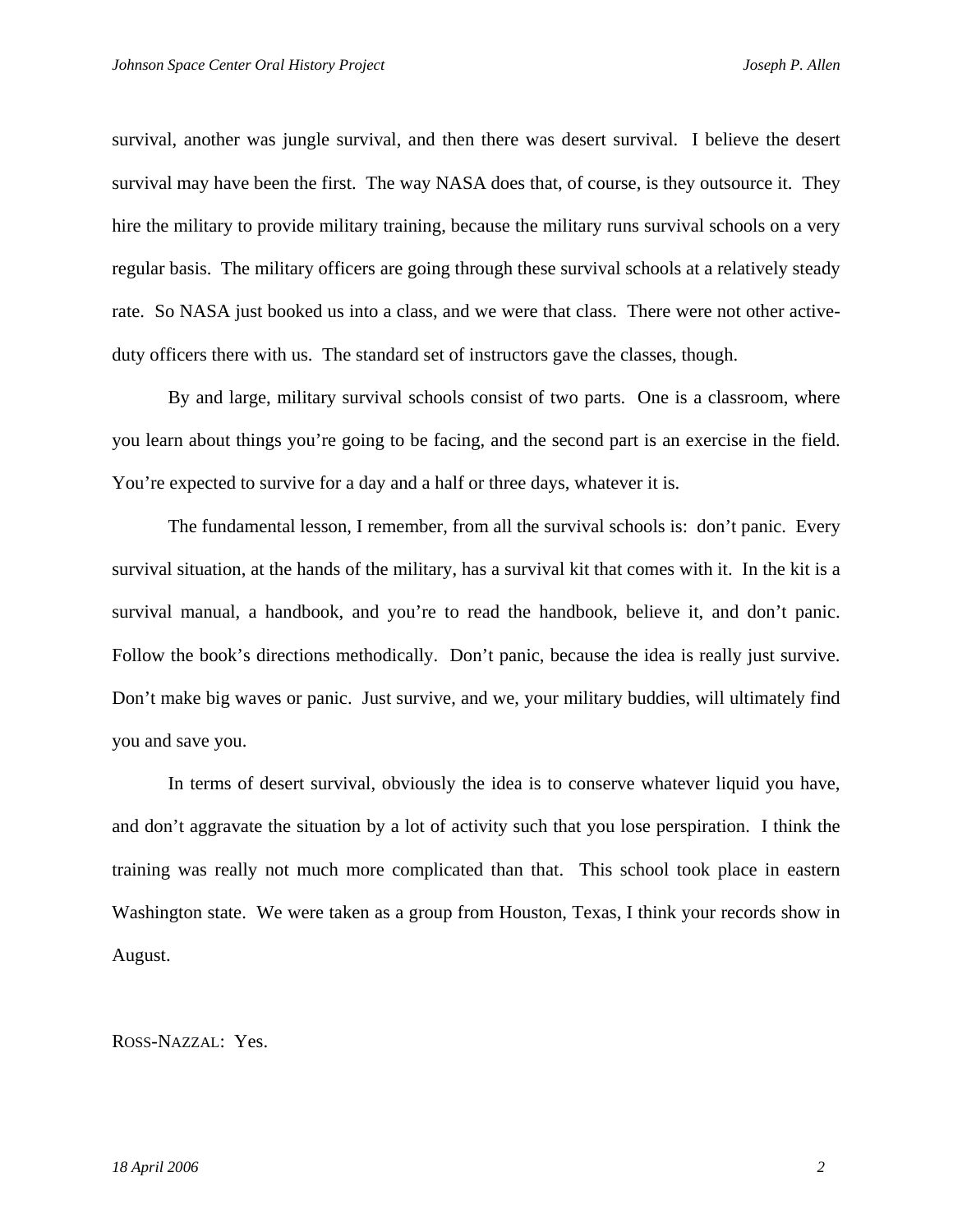ALLEN: Just weeks earlier, my wife Bonnie and I had newly arrived in Houston, Texas, from Seattle, Washington, the nice, cool part of North America. We had arrived in our only automobile, which did not have air-conditioning. As we got into Texas, we began to wonder why so many people were driving with the windows rolled up, because it was really hot. Then we realized that most cars are air-conditioned. Sadly, ours did not!

 It was extremely hot in Houston, and now we were to go off to survival in an even hotter situation. Well, we found ourselves being shipped to eastern Washington state to the desert, which is delightfully cool in August compared to the way it felt to me in Houston. I remembered, "The government is very strange in the way it does things. This makes very little sense to me."

Nonetheless, the few days took place, and in addition to the lesson that the military taught properly, I also remember the extraordinary hospitality of the community there. We were welcomed as VIPs [Very Important Persons] for reasons that were difficult to know, and given several quite nice receptions prior to the exercise and after the exercise. It was the most comfortable survival circumstance I was ever put into, let me put it that way. I think that even lest, we get too uncomfortable, contrary to the policy, they provided us with more to drink when we were out in the desert than we should have had; but I'm not exactly certain. That's kind of what my recollection is. I don't know that I have a lot more about it than that.

Jennifer, I have enormous boxes of photographs that I will go through, and many of them are from the survival schools at NASA. I've only just started with eight-millimeter movies and super-eight movies. I've just had these home movies transferred into DVD [Digital Video Disc] formats, and there are some wonderful snippets of the young Neil [A.] Armstrong and the young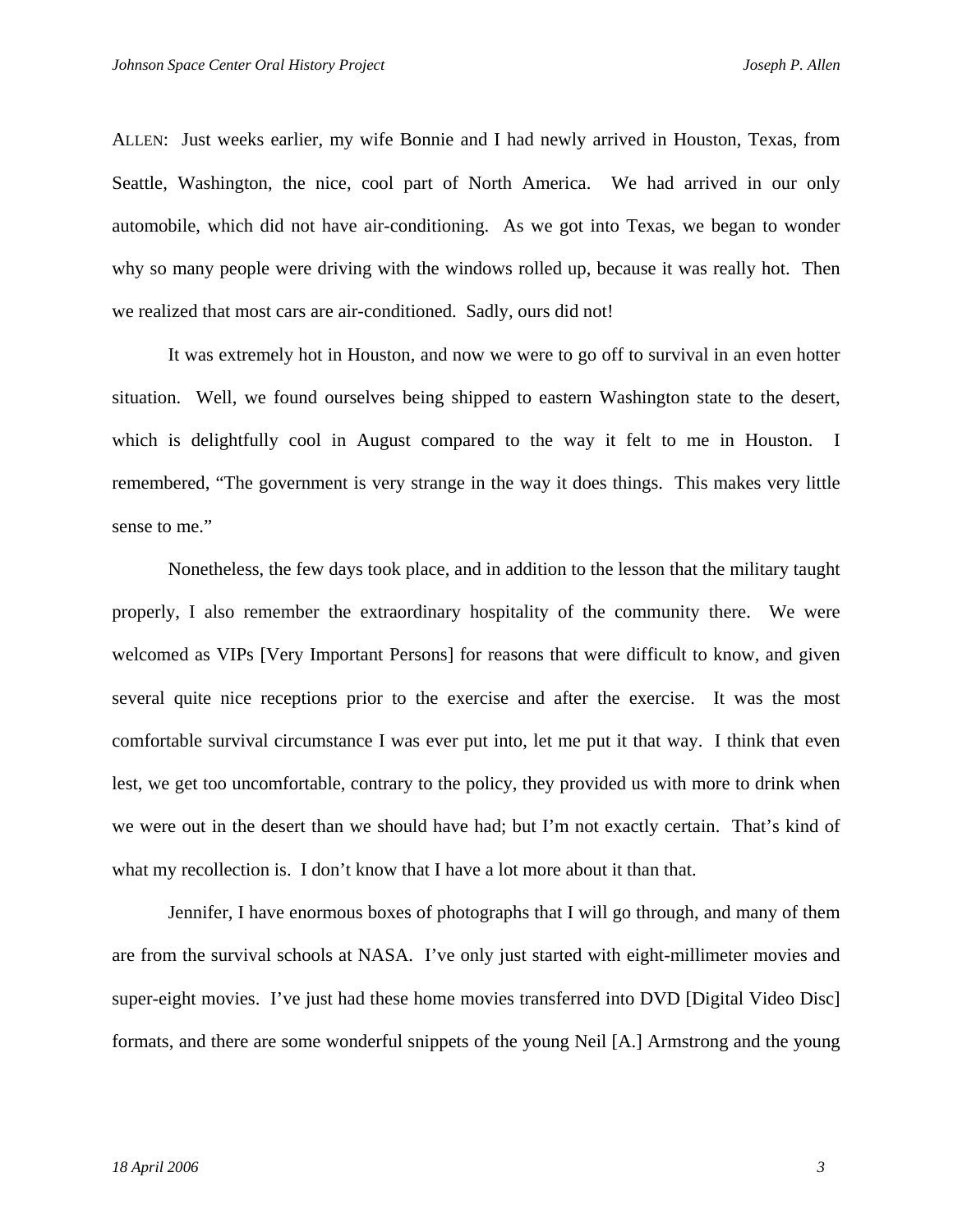"Jack" [Harrison H.] Schmitt at launch sites at the Cape [Canaveral, Florida], and the young Gene [Eugene A.] Cernan as we mill around waiting for the various Apollo launches.

ROSS-NAZZAL: Are these your personal—

ALLEN: These are all mine. I've taken photographs my entire life, since I was a boy. That's the good news. The bad news is I have kept almost no records, but I have both the films and the photographs, and I will methodically start to go through those. There may well be some that would be of interest to your archives.

ROSS-NAZZAL: Absolutely.

ALLEN: You know, looking several years in the future—which I would be more than happy to give to you if they show up.

ROSS-NAZZAL: Great. Well, I'll give you that information. I know that the archivist is looking for personal effects.

ALLEN: Right. Well, I definitely have a lot from these survival schools, and they're quite fun photos.

ROSS-NAZZAL: Yes, that sounds like fun. I wanted to ask you next about your book, *Entering Space*. Why did you decide to write that book, and what was the reception of the book?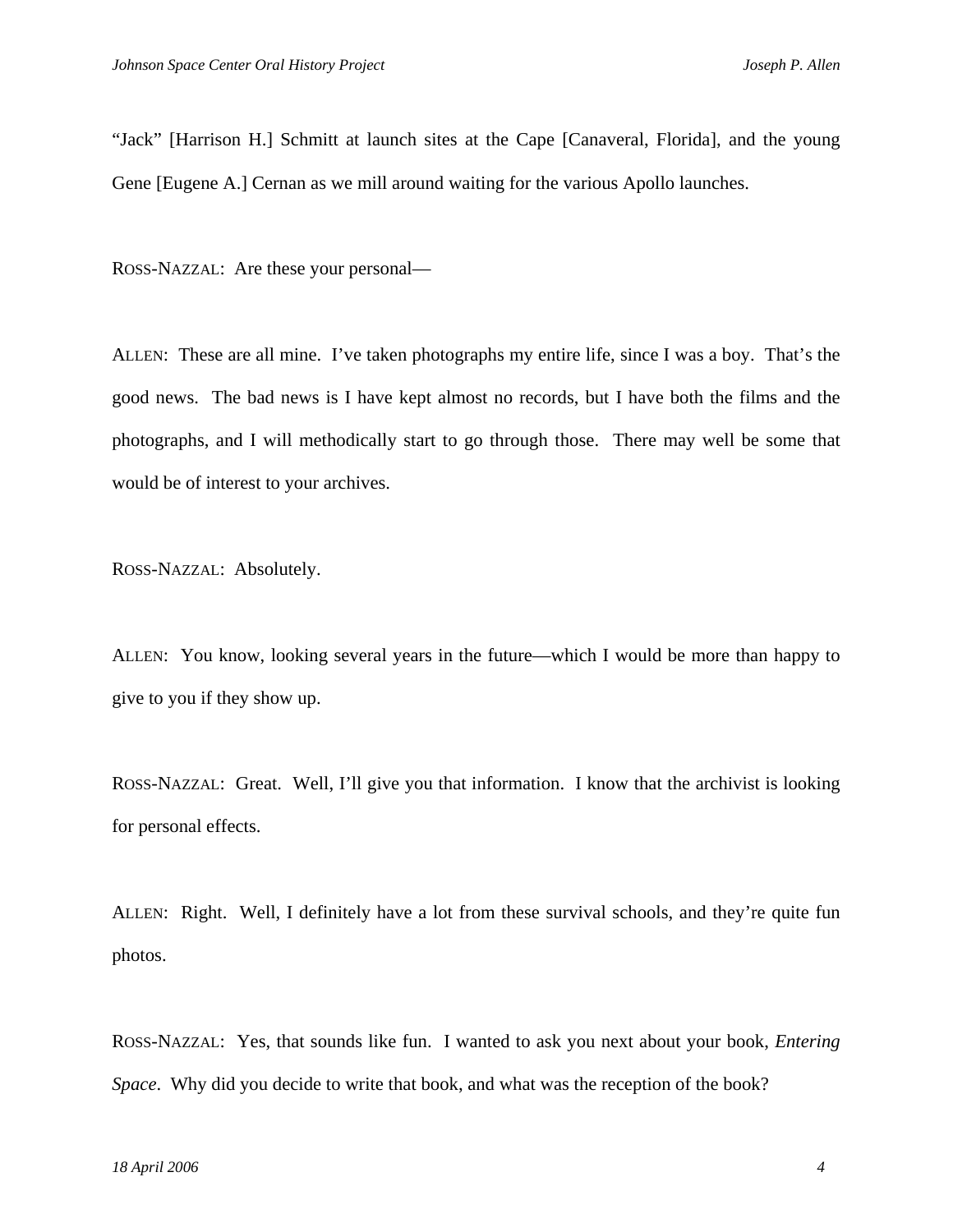ALLEN: The reception of the book was extraordinary. I think it went through eight or ten printings. The reason I wrote the book was the photographs. I worked very hard in my early years on space photography, because I was interested in cameras, but some quite early space photos were not very good. The reason for the poor photos in my view was not the fault of the astronauts who took them. It was the fault of the photo equipment given to early space flyers,.

 For example, the first movie camera that was to have gone aboard a Space Shuttle had a military number attached to it. The camera was originally designed for taking movies of artillery tracers. It looked like it came from an Army surplus store from the 1930s. You did not have an easy way to focus it. You were uncertain of what you were framing; you just framed it through a sight on the top. You had to guess at what the exposures would be. I think NASA, early NASA, didn't give much attention to photography. NASA officials were so worried about the spaceships, they just went to the most battle-hardened photo equipment they could find and put it aboard.

 That upset me, because cameras were increasingly capable, and all cameras were amongst the most tested of objects we humans use, mostly tested by people in the news business. The cameras are thrown around. They're abused. They're used in storms, disasters, and in wars. As a consequence, they're engineered and reengineered until off-the-shelf cameras are amongst the most rugged of instruments that we can buy today, and it has nothing to do with NASA's making them ruggedized.

 I liked the photos and worked on them hard. When the Space Shuttles first flew, there were a handful of good photos that came back from the missions, and there were, as you well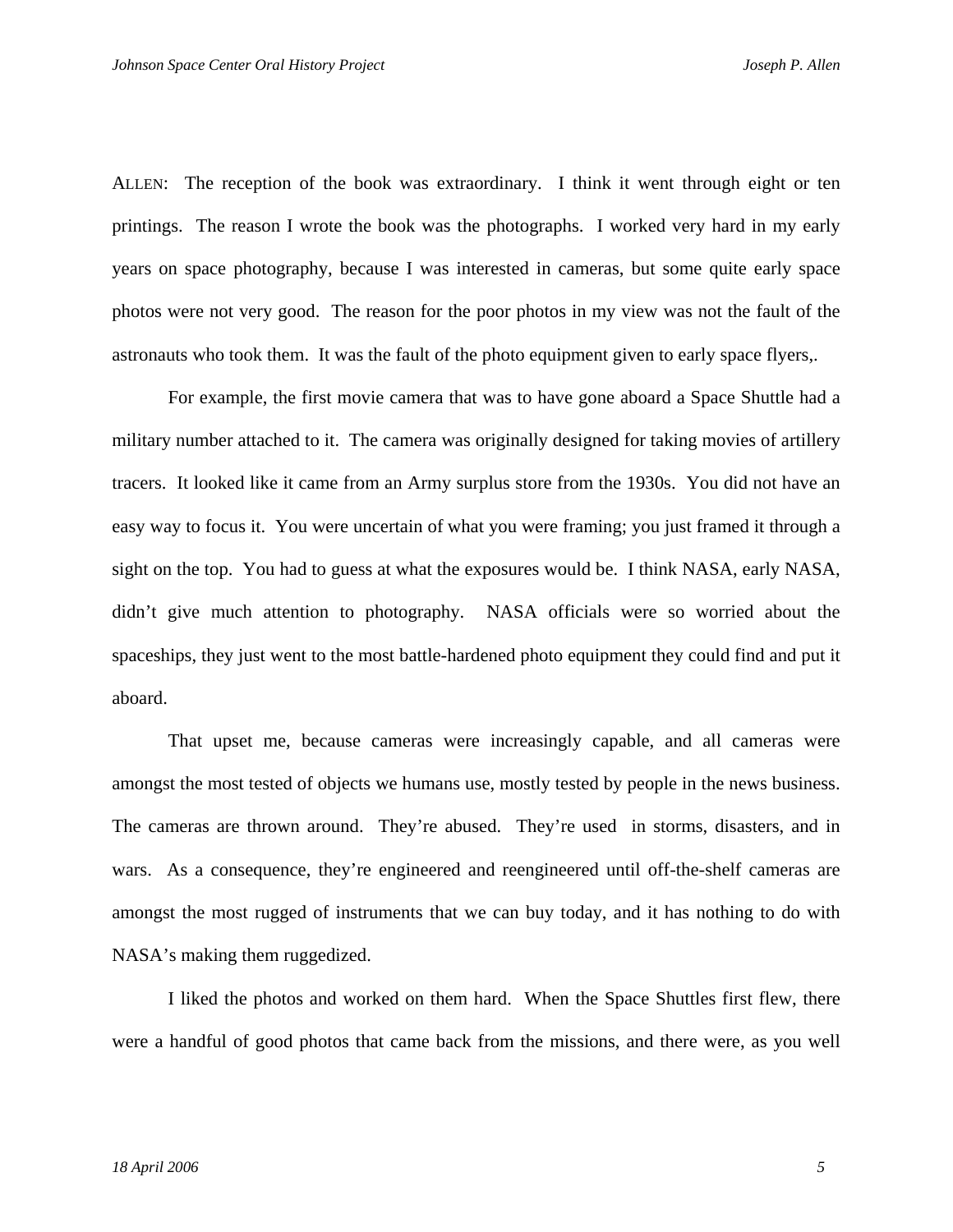know, some wonderful photos that came back from the Moon because of the Hasselblads that NASA put aboard.

 By the time the Space Shuttle number five flew, although there were some good photos coming back the news media was typically interested in two or three the day after the landings. By the way, these photos came back in film form. They didn't get beamed down the way the photos come down now electronically. It was really old technology.

 STS-5, on which we flew, had some terrific photos taken, and I'll take credit for some. I didn't take them all, but I set the cameras up for all crew members to use. I think far and away the best photo taken of me in space is one taken by Vance [D. Brand], and it was taken with the Hasselblad in available light. Again, the photo people said, "No, the Hasselblads are for taking pictures outside. Use the small format camera for inside photos." We improvised and took some gorgeous portrait photos with the Hasselblads in the spaceship.

 There was only one photograph published, as I remember, in *Time* magazine, and it was a photograph of the four of us crew members that I had set up and taken with a delayed timer. I told you the delayed timer story, I think.

ROSS-NAZZAL: Yes.

ALLEN: I won't go into that again. But it appeared—well, I also have spoken about this, because I had taken some photos, just a handheld camera, out on the launch pad before the launch; given it to the technicians out on the launch pad with you to take back to the photo labs. I think John [W.] Holland ran the photo labs then. To my surprise, when I returned, my wife had magazines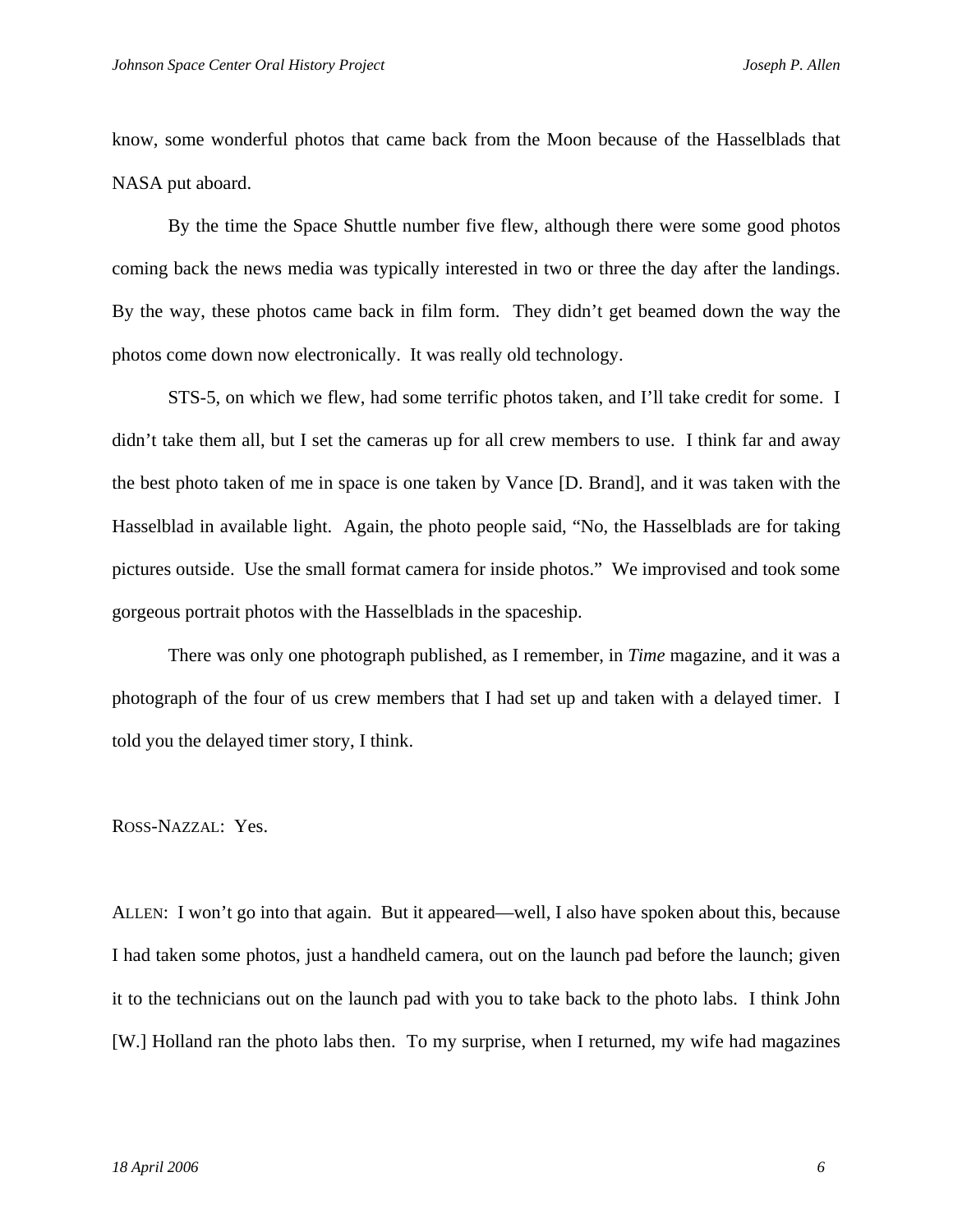where some of those photos had already appeared in magazines. I was thrilled that NASA had printed them and said, "Hey, these are good photos," and made them available to the news.

 After the flight, however, the only flight photo that appeared in *Time* was the one of the four crew members, and I was looking in the photo labs at maybe five hundred, six hundred gorgeous photos. I said, "Maybe I should think about doing a book on just photographs with captions." Jennifer, about two months after that flight, Bonnie and I came to the Northeast, and we accepted an invitation at a very elegant home in the Hamptons. It was an invitation from Lynn Sherr, ABC's Lynn Sherr, married to quite a wealthy man.

Also weekending at the home was one of her friends who ran a boutique in the Upper East Side of New York City, New York, very fancy boutique, a lady named Diane Love. Lynn had helped me with how one takes some videos, and so that weekend we were talking about photography. Diane Love, whom I only met that once, indicated that her brother was very interested in photography, and indeed, her brother was a publisher.

His name was and is Andrew Stewart, Andy Stewart, and he was the principal in Stewart, Tabori, and Chang, a book publisher in New York City. This publisher's books, by and large, were art books or books about museums, or in some cases, about cooking. One of the books that Andy had been instrumental in publishing was one written by his wife, Martha Stewart. They were a couple at the time. They had one daughter. Andy is quite a handsome gentleman, tall, very well educated, and very much into the art world. It was wonderful fun.

 Well, his sister put me in touch with Andy Stewart, and I think Andy came to Houston to meet me, because I said to him, "All of these photos are public property. You can have them. I will help you go through them, and I will be happy to help with the captions." He, of course, is a businessperson, and he wanted to know what kind of a contract I needed. I asked some NASA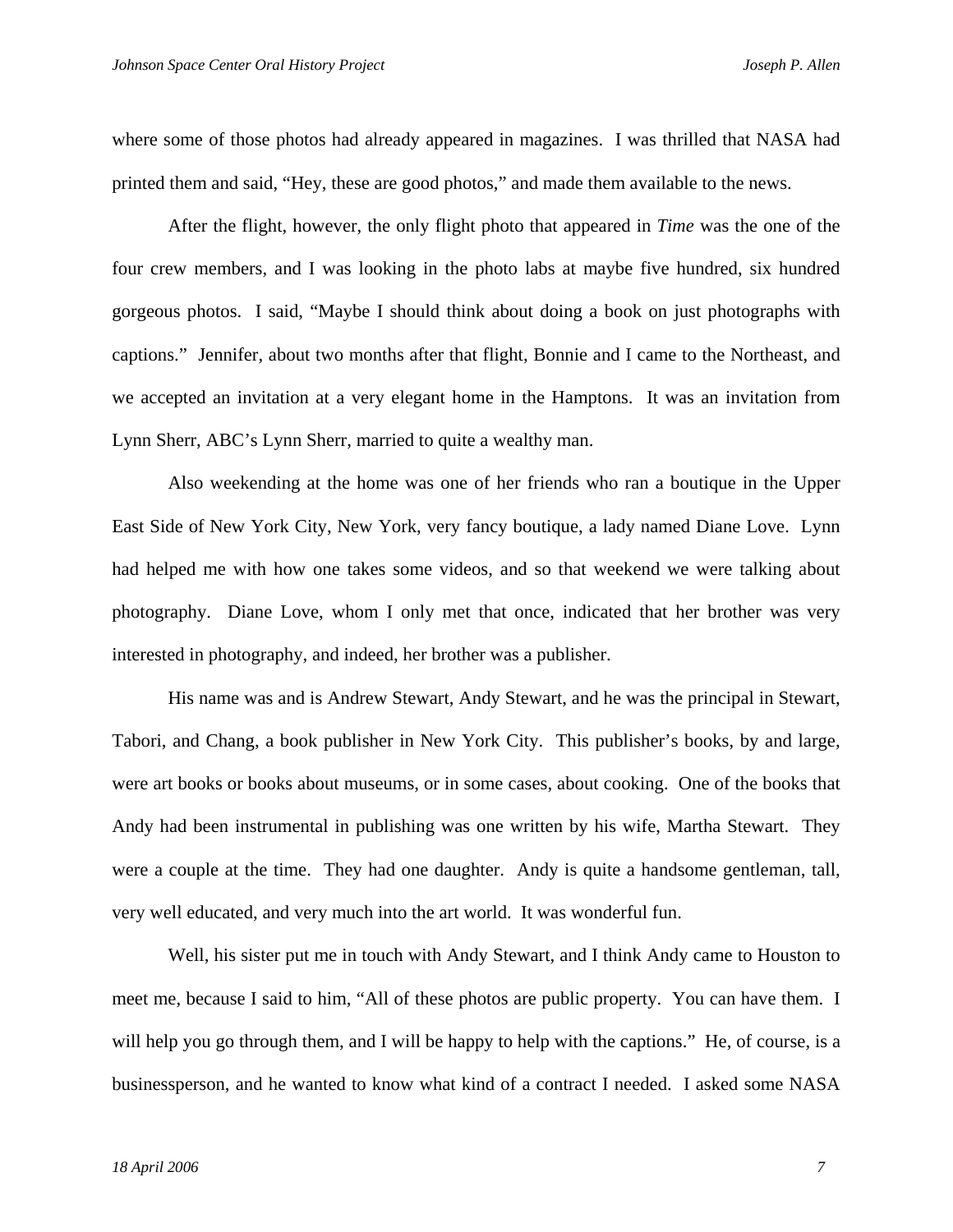people, and it turned out because I was a government employee, I could not accept any money at all for doing this. I would have to work on the book only on nights and weekends, which didn't bother me a bit. But he, as an individual, loved that, because that meant his firm paid no royalties to an author and didn't have to pay any rights to get the photos.

So I think that probably swung him to say, "Well, it's a little unorthodox, but why don't we do it." He also came into the photo lab and began to go through some of these photos. He was so excited, because he knew good photography. He said, "Yeah, we'll do this." So we agreed. We just agreed on a handshake to do it. We started to go through the photos, and I started to build the captions, and he went away to think about it. In about a month, he called and he said, "Joe, this is not going to work. We need text. It just can't be photo captions alone."

I said, "Andy, I can't do text," and because I was then starting—I think I was already in a flight rotation again, and I said, "I'm not available."

He says, "Not to worry. I know a young man who is an extremely good writer, and I will put you in touch with him, and the two of you will be the authors of the book." He introduced me to a fellow named Russell Martin from Cortez, Colorado, one of the most interesting individuals I've ever met. Russell is still a wonderful author of books. He's written—I'm not sure what his last one. He wrote a book called *Matters of Gray and White: A Neurologist, His Patients, and the Mysteries of the Brain*. It was about the human brain. He wrote a book called *Cowboy: The Enduring Myth of the Wild West*, published by Stewart, Tabori, and Chang, that is an extraordinary book of photographs from the Old West, from the West, and Russell did the text for that.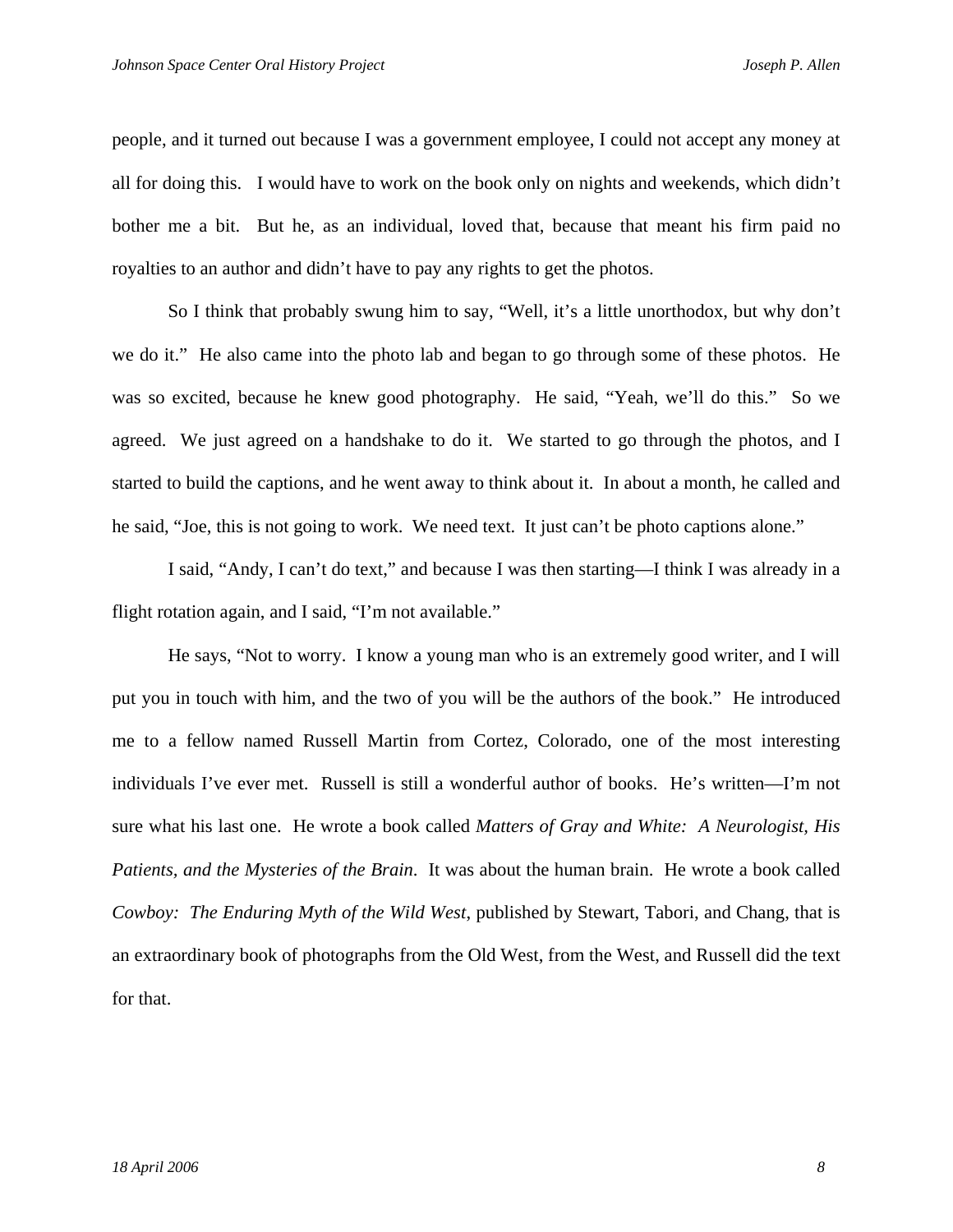Russell and I sat down with tape recorders, and we began to talk about the STS-5 flight, but also about the human experience in flight. I don't know if you've looked at the *Entering Space* book recently, Jennifer.

ROSS-NAZZAL: Not recently. Probably about a year or two ago.

ALLEN: But if you look at it, it's basically just an account of what it is like for you to go to space, for me to go to space. It's not about the flight of Joe Allen, but were you to be there, the text describes what you would experience. Russell then developed an outline, and pretty much, we just dealt out the chapters, and I would try my hand at one; he would try his hand at another, and then we would swap drafts.

He was a wonderful help to me on this. I would call your attention to the preface in that book, because I thank him in that. I can't quote myself, but the sense of it was Russell was such a help. I said he was an expert on horses and cowboys, and never mind the fact that an astronaut is a bit of a cowboy, but the horses used are millions of them—in the power of the rockets rather than one, but oftentimes their nature is very much the same, something like that.

 But he and I really did work hard on the book. Writing was a terrible headache, terrible, as you know from writing papers. It's no fun at all. But when it's finished and it was published, I was suddenly really extremely pleased with how the book had turned out. A lot of the credit goes to Russell; a lot to Andy, who took personal interest in this book; and an additional credit to the book designer, a man named Hans Teensma, who had been born in Holland. The three of us, Russell, Hans, and myself really had a great time doing the book, and then were every pleased with the final product.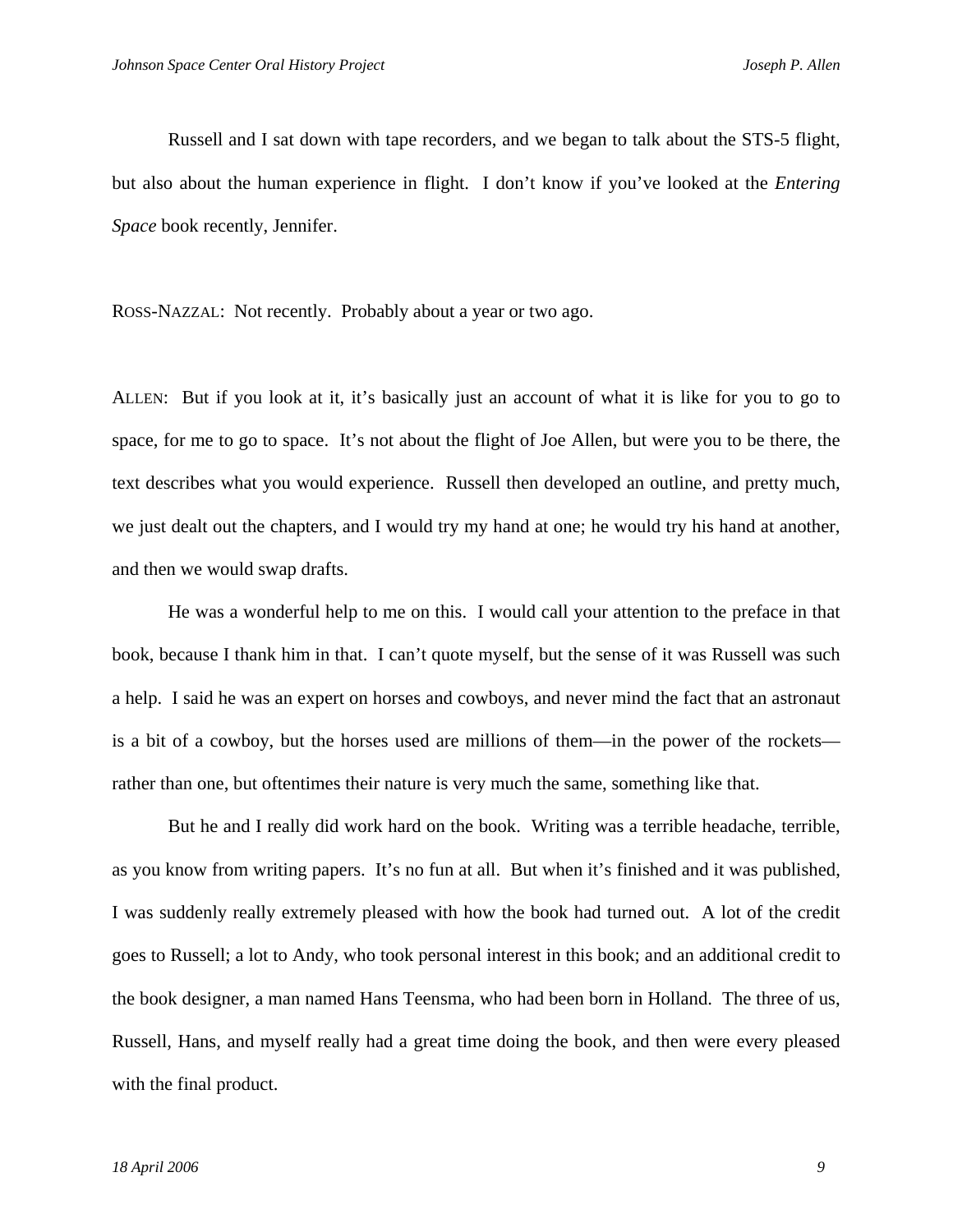I think it's been published in about six languages, and I've got a copy of the book in each of these languages. To my astonishment, a colleague of mine recently brought me a catalog from a rare book auction house, where they have such things for example as first editions of Robert Louis Stevenson "for sale in good condition." They advertised a first edition of *Entering Space* in there, signed by me, for sale for \$500. Wow, I couldn't believe it. The books are now all gone, and they're out of print. Stewart, Tabori, and Chang is out of business. I think my book may have been their most successful book. They made a lot of money on it, but the success didn't sustain them as a business.

Then this need not be part of history, Jennifer, but Andy and Martha were obviously, they were both very, very strong individuals, and Andy sometimes privately referred to her as "the dragon lady." She began to get increasingly successful, for all good reason, and Bonnie and I once were invited to their house for dinner in Westport, Connecticut, and attended.

Later when we were doing the second edition of the *Entering Space*—the edition with the STS 51-A chapter in it, and it sold every bit as many as the first—the Stewarts came to Houston, Texas, and I said, "Well, you'll come to dinner."

Andy said, "Fine. We'll be happy to."

I went home and told Bonnie Martha and Andy Stewart was coming to dinner, and Bonnie said, "Not to my house, they're not." She was quite intimidated by Martha by then, and thus it was my responsibility to make certain they were entertained. We took them to the Cadillac Bar and Grill down on Shepherd Drive, where Martha became very intrigued by the cabrito being cooked, and she was also quite intrigued by the tequila being sold. That's another story which I won't put on the record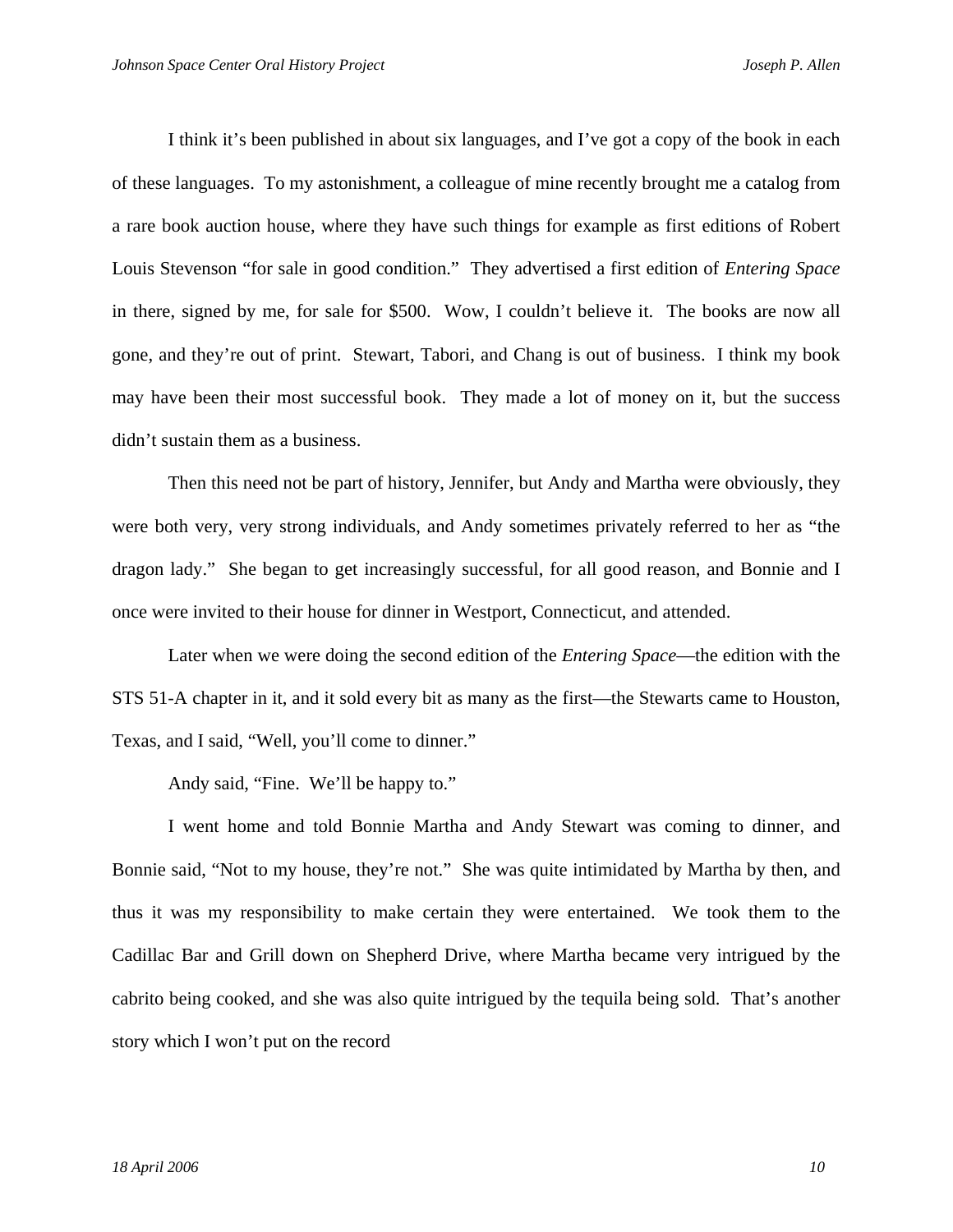ROSS-NAZZAL: Well, these are great anecdotes.

ALLEN: But now what else to say about the book? Not so much, other than ever since, Jennifer, if I'm out and giving a speech, more often than not an individual will come up to me afterwards with a copy of the book to be signed—of course, these are the people that are space buffs, and so I'm very pleased to do. I got a number of letters written to me by people that have read the book and enjoyed it. Many of them I still have.

 One of them was an all-time favorite. "Dear Dr. Allen, we're a family of four children and, in the evening, we always read books to the children, or bedtime stories. I began to read excerpts from your book to my six-year-old son, at the beginning of—." He's in the first grade. He said, "You'll be pleased to know that he's now—let's see, he's in his first few months of his second grade, and he's able to read a few of the passages from the book to me."

Which I really enjoyed this letter because I had wanted the book to be in language that any man or woman on the street could understand. No NASA jargon, very little scientific jargon, just English, good, simple English language. I didn't know if I'd succeeded, but when I got the letter, I thought, "Maybe I overshot. Maybe it's too simple." [Laughter] But he was certainly a very precocious youngster in the second grade who was doing the reading.

Okay, I don't have anything more about the book that I have to say.

ROSS-NAZZAL: Let's talk a little bit about the *Challenger* accident and then your work with the Challenger Center, and how you became involved with that.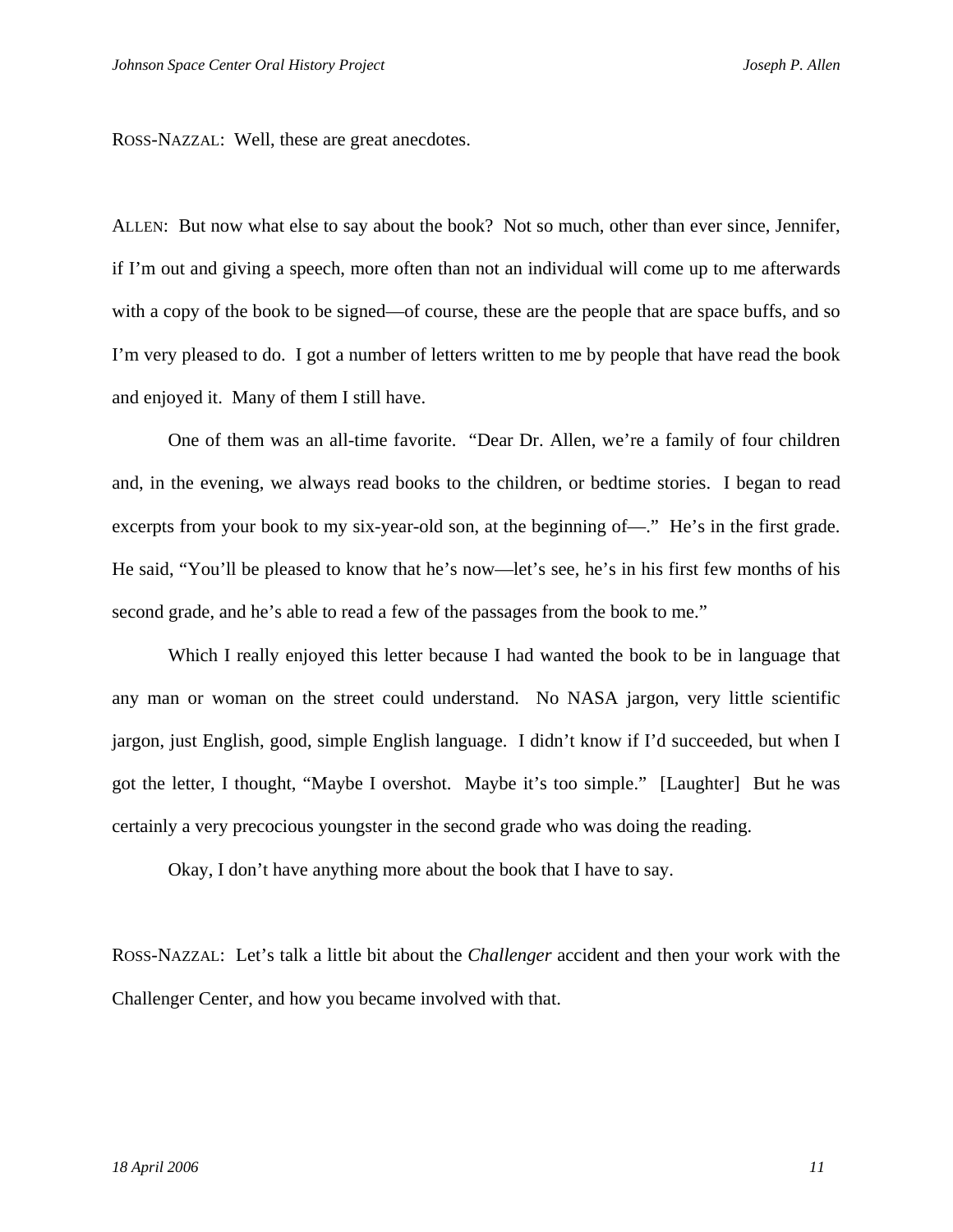ALLEN: Jennifer, when I left NASA in the summer of '85, so this is post-NASA, and I think that some of this I've put onto your tapes before. I apologize to you. You probably remember, and I don't. Stop me if I've said this before, but I decided it was now time to leave. I was—I'll do the calculation—what was I? I was forty-three, I would have been. If I ever was to leave, now was the time. I'd also been on two missions that, to my mind, had a very interesting, simple symmetry. The first had to do with carrying the first cargo to space. The second had to do with salvaging the first cargo to be brought back from space. During my first mission, the spacewalk had failed. During the second one, the spacewalks had worked beautifully, even including overcoming really huge difficulties, but we had gotten through it. So after my second flight, I didn't have anything stuck in my throat, so to speak, that was totally unfinished.

Additionally, Bonnie had suffered through this dangerous occupation for eighteen years and desperately wanted me to be out of the business and with reasons that every one of us can understand. So we decided to leave.

 I was pretty certain I could be appointed at a relatively high level within NASA again, because I had earlier been an Assistant Administrator at NASA, thanks to George [M.] Low and Jim [James C.] Fletcher. Somewhat to my dismay, none of the NASA higher officials had anything they thought they could offer me, not even a deputy position at a research Center. I didn't really think going into a directorate at JSC made much sense, because we'd lived in Houston a long time.

So I then thought, "Well, I'll go back to university." That said, I was many—let's see, '67 to '85, 18 years out of the university. I would have had to have gone back to school for two years to retread my Ph.D. in physics, and I could have probably done that, but at a fairly low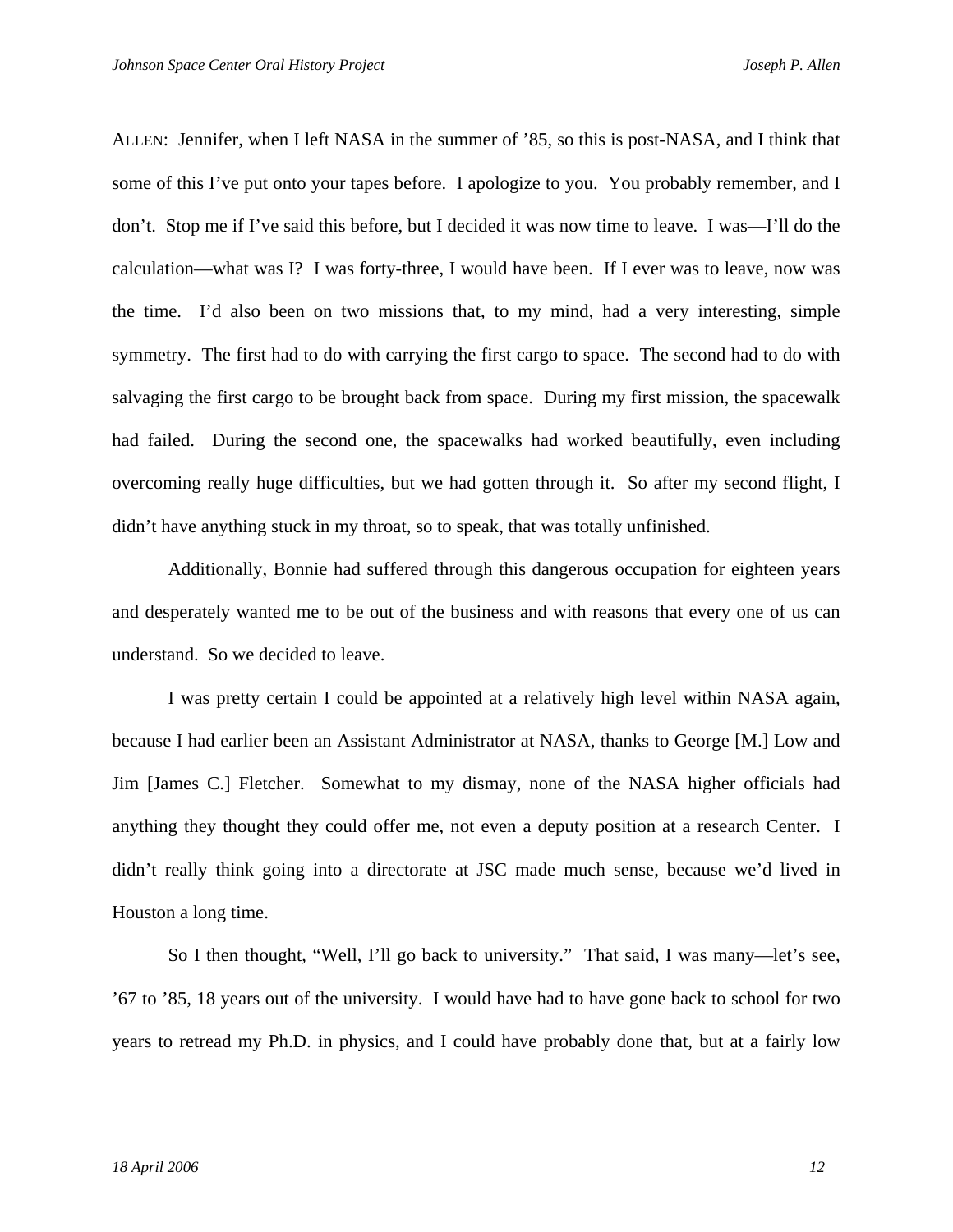level. And we didn't have the money or the time for such a delay in salary. My third choice was to enter the business world.

 Flown astronauts were still hot property with the big aerospace companies, and there would be no problem getting hired, and I indeed was talked to very seriously by people at Rockwell and Lockheed, individuals I had known through the space business and liked very much. But I could not understand why business people wanted to hire a forty-three-, forty-fouryear-old individual who knew nothing about business, and give me serious responsibility for a business. It didn't seem right.

 So I decided I would go with a small business, where I could learn about the business world. I went with Max [Maxime A.] Faget, who had just started Space Industries. Max was a dear friend of mine then and was till the end of his life. I admired him greatly, and I know that I've said that he reminded me some of my grandfather, a Methodist minister, whom I adored. The similarity is a little bizarre, but the two had an approach to life that was very similar. Max's was a little more profane, but nonetheless, the approach was the same. And Space Industries was started.

Now, tell me, what question did you get me on?

ROSS-NAZZAL: I was asking you about the *Challenger* accident.

ALLEN: The *Challenger*, right. This is important, thank you. We had a perfect business plan for Space Industries not very much money, but a perfect business plan. Well, it turned out the plan had some imperfections. For example, Space Industries had to depend on a robust space transportation system. So on that fateful day in January of '86 when we lost the *Challenger*, we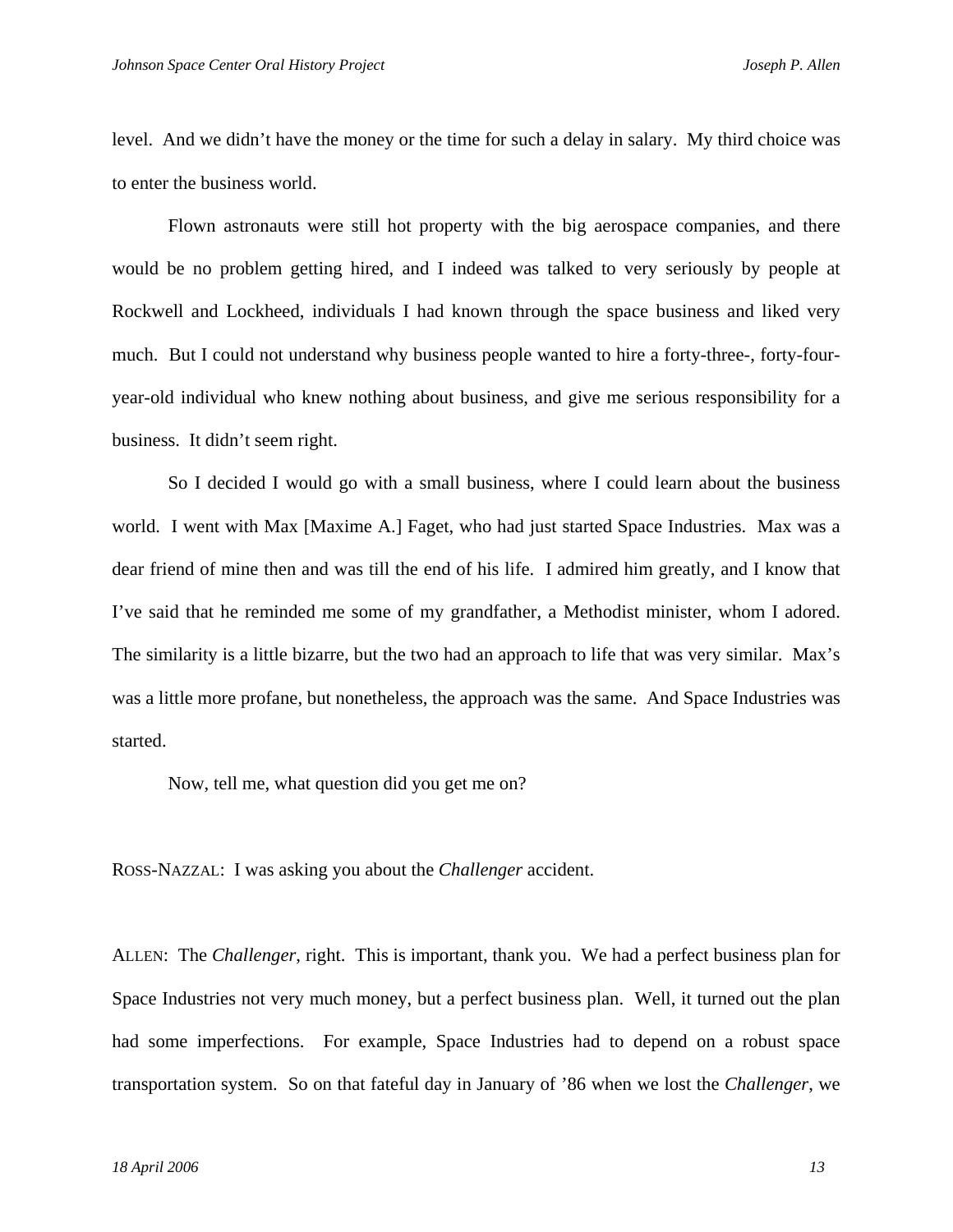had a business with just enough start-up money to sustain ourselves for two or three years, but we now no longer had a space transportation system. We were essentially out of business.

 I was also heartbroken, because I knew every person aboard, and with the loss of Challenger I lost seven family members. That's no more simple way to put it.

 Also at Space Industries, though, was a man named David [H.] Langstaff. David is the male version of the "Unsinkable" Molly Brown. Although then still young at the time, David had already faced many challenges and trials and tribulations, but none of them got the best of him, and this one was not about to. Although we didn't have a business, David said, "Look, let's just stand down for a little bit. Let's you and me work on doing a benefit concert to raise money for the families."

A concert was put on in Jones Hall in Houston, Texas, and I'm certain—and I think it was in April, so it would have been about twenty years ago—that there are surely news accounts of it. I think it is the only time, Jennifer, where all the performing arts of Houston were brought together at one time. Each put on a performance as a benefit, and Jones Hall was sold out. John Denver served as the master of ceremony. He had even written a song for the occasion, "Flying for Me," which he performed for the first time there. I remember something like \$100,000 were raised, which were put into a trust fund that was being set up for family members of those souls lost aboard *Challenger*.

Now, also during that time, because I was no longer at NASA, I had become the Chairman of the Space Foundation, which was a sort of commercial space entrepreneurial club. We had a luncheon every month or something, either out in Clear Lake, Texas, or sometimes downtown Houston. Just in being around the area, it came to my attention that someplace in Building 1 were these stacks of letters being received, condolences. Someone had decided that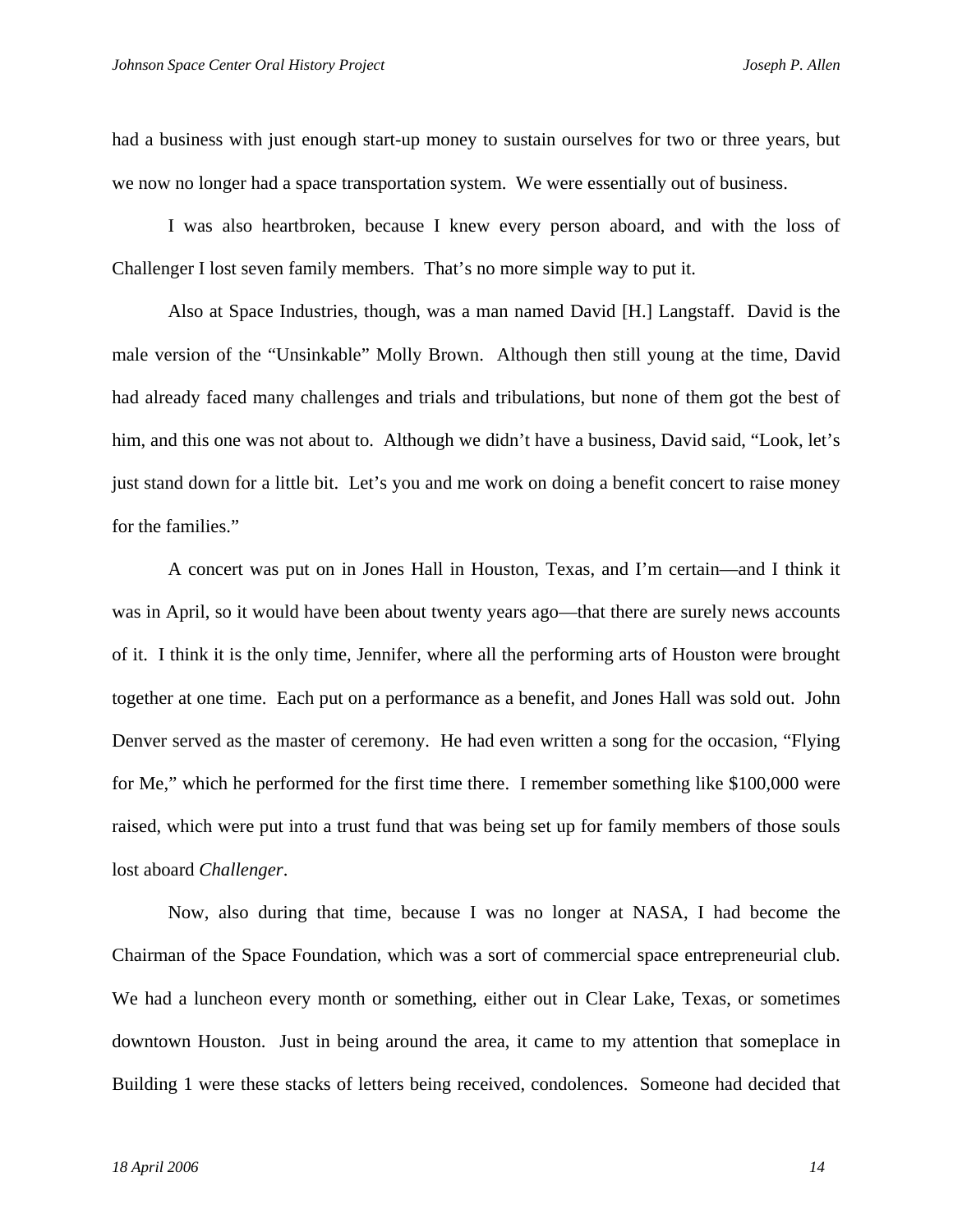the monies being sent to the families could not be accepted; this money had to go back to the individuals sending the money.

When I found out about such a stupid decision, I was infuriated, because I thought returning the money was discourteous to those who had sent the money. Sometimes it was pennies that children had put in envelopes. It was discourteous; it was heartless; and just because there was a government policy about the government couldn't accept money on behalf of. Totally beside the point.

I met, I think, with Hank [Henry W.] Flagg, the chief lawyer at JSC. We together decided that, "Well, we can just put the money in the hands of the Space Foundation, and the Space Foundation, which is a not-for-profit entity with an official board of directors, etc., it will be fine." So that's what was done. So monies from the benefit went in with monies coming in from elsewhere. Then ultimately the monies were transferred to the family members in some sort of a formal way; I can't remember quite what.

About that time, also in April, June Scobee had a meeting in her living room on a Saturday morning. "What do we do with these monies?" The families decided that the mission of *Challenger* was a mission of education, and the mission should continue. Thus started what became the Challenger Center, a learning experience, and it evolved over years.

The first thing that was done was a simulator was conceived and actually built there at the museum in Houston. It was built by Carolyn Sumner. Do you know her?

ROSS-NAZZAL: I know the name, but I'm not sure I know her.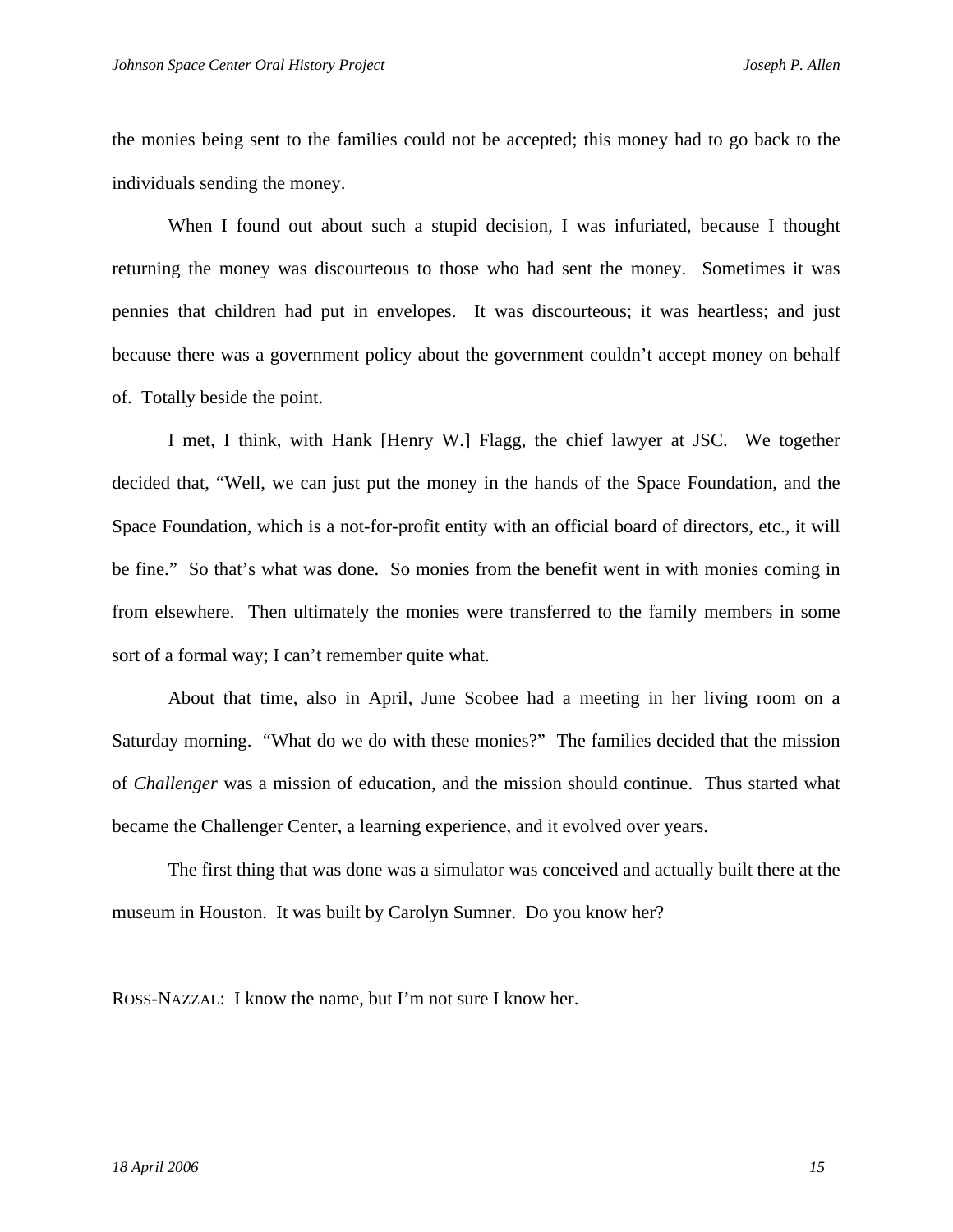ALLEN: She's an educator who is still there, and she was involved—she's a science educator was involved with the museum. She's still involved with the two Learning Centers in Houston. But that was, and actually that idea, was June's—well, June's with her fellow widows, and Chuck Resnik, Judy's brother, was involved. Steven McAuliffe, Christa's husband, was involved, before he became a federal judge.

 Well, the Space Industries, by changing its business plans dramatically, evolved, evolved, evolved, and changed business plan every year, but somehow still further proof that David Langstaff is the "Unsinkable" Molly Brown, Space Industries wound up going onto the New York Stock Exchange under the name of Veridian with the trading symbol VNX. Thus, we had survived as a business.

The way we did is we sold ourselves to a company who wanted good managers, and they thought we would be good managers. Then two years later we bought ourselves back, because under our management, the company wasn't doing very well, either. But we were able to get ourselves refinanced in still a different business venue, and in June of I think '03, we became an "overnight success" in going on the New York Stock Exchange. Never mind the fact that it had taken us eighteen years to do it. Let's see, is that right? '80, '85, '95, '03, and we went on in '03, right.

A year later we were bought by General Dynamics, somewhat to our surprise, which meant that David and I no longer had a job, properly so. But, Jennifer, virtually every one of our 8,000 employees had a continuing job with a very good, large corporation. And because many of them had purchased shares of us, of Veridian, in a savings plan as we evolved and grew, and some employees owned serious chunks of the company, and General Dynamics bought us for \$35 a share, cash. That profit went into their savings plans as a nontaxable transaction.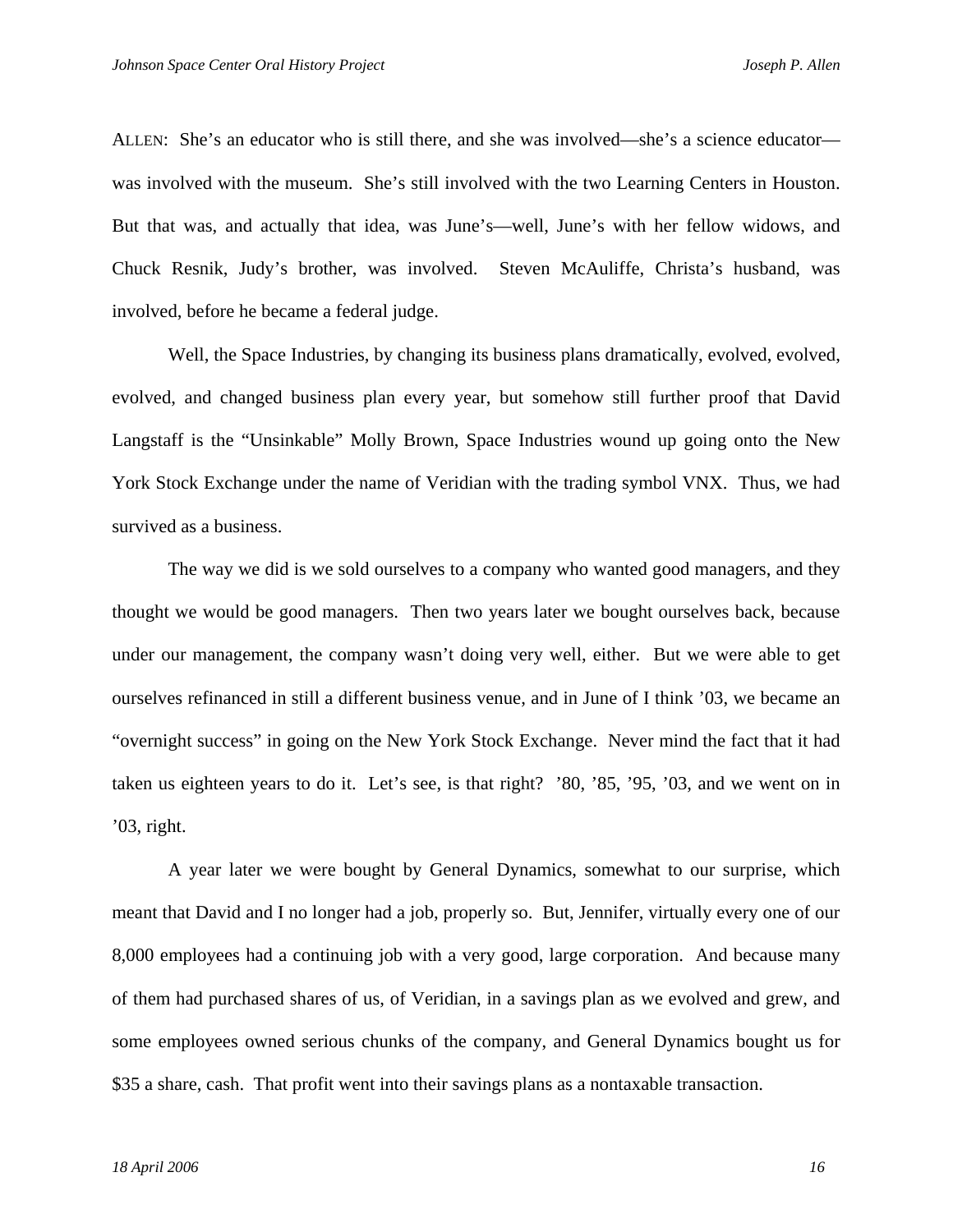So I take considerable joy in knowing that in 2003 and in 2004 when General Dynamics bought us, we did exactly the opposite of Enron, also a company from Houston, Texas. We guaranteed the continued employment of our employees, whom we cared dearly about, and we made many of them wealthy, rather than causing them to lose all their retirement, which is what Enron did. I don't know if you know any of the Enron folks in the Houston area.

ROSS-NAZZAL: I don't know any of them, no.

ALLEN: Oh, it's a total tragedy. Many of them were in their forties, fifties, sixties, no job and no savings plan at all left. All gone. And Mr. [Jeffrey K.] Skilling is explaining how that came to pass, even as we speak, right now.

 Okay. I followed Challenger Center with considerable interest as it evolved, for probably five years, and then June asked me to come onto the board, and I agreed. That would have been after I had left the Houston area and we'd brought the business up here, so it would have been in the early nineties. So I think I've been on the board about fifteen years, and I've been the Chairman about nine, which frankly is a privilege and an honor; it's also a heavy responsibility, and I'm now old enough to—it's now time to be getting additional new people involved, because it is a continuing challenge.

We're fifty-one centers now. We grow about three a year. There is considerable irony in knowing that twenty years ago this month the first center was built, and it was to kind of celebrate the mission of flight 51-L. A few weeks ago the fifty-first center was built. Isn't that weird?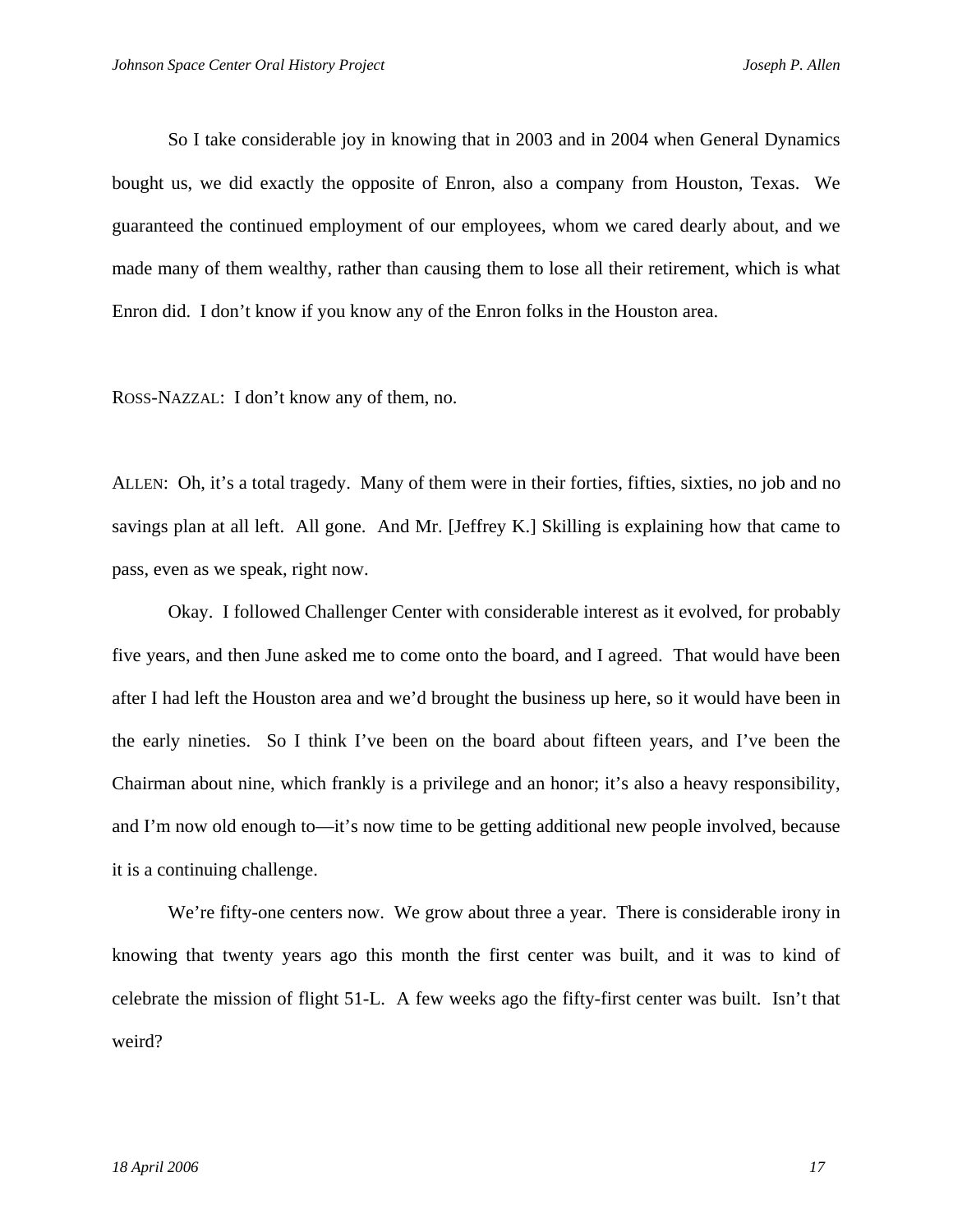## ROSS-NAZZAL: Where was it built?

ALLEN: In Mississippi. I think it's Hattiesburg; I'm not exactly certain. But it became operational. It's quite extraordinary, a weird coincidence. Indeed, it was dedicated by June a couple of weeks before the twentieth anniversary of observation of the tragedy at KSC [Kennedy Space Center, Cape Canaveral, Florida], and she spoke at that. Rick [Frederick H.] Hauck, who returned us to flight, spoke, and I spoke, together with several members of Congress and the Center Director, and Rick Scobee, Dick [Francis R.] and June Scobee's son also spoke.

If you'd like a copy of those remarks, I don't know if you guys do that, but because it's my recollection—more carefully thought through—my recollection of what the Challenger Learning Centers were or had become. The essence of it, Jennifer, is through the courage and the commitment of the *Challenger* family members—in spite of the tragedy—their commitment and courage has turned a national catastrophe into an educational triumph. It's heroic on their parts to have done that.

ROSS-NAZZAL: We'd love a copy. We can put it as an appendix to your oral history, and if anyone would like more information, we can set it up so they can click on it.

ALLEN: Let's see. We have an annual budget of about three and a half million a year that's consumed by the national headquarters. Each of the centers has to worry about its own budget, so it has to be a break-even operation, and it's always—like many educational things, it's a struggle. But some centers do it easily; others struggle on. But they're still all operational.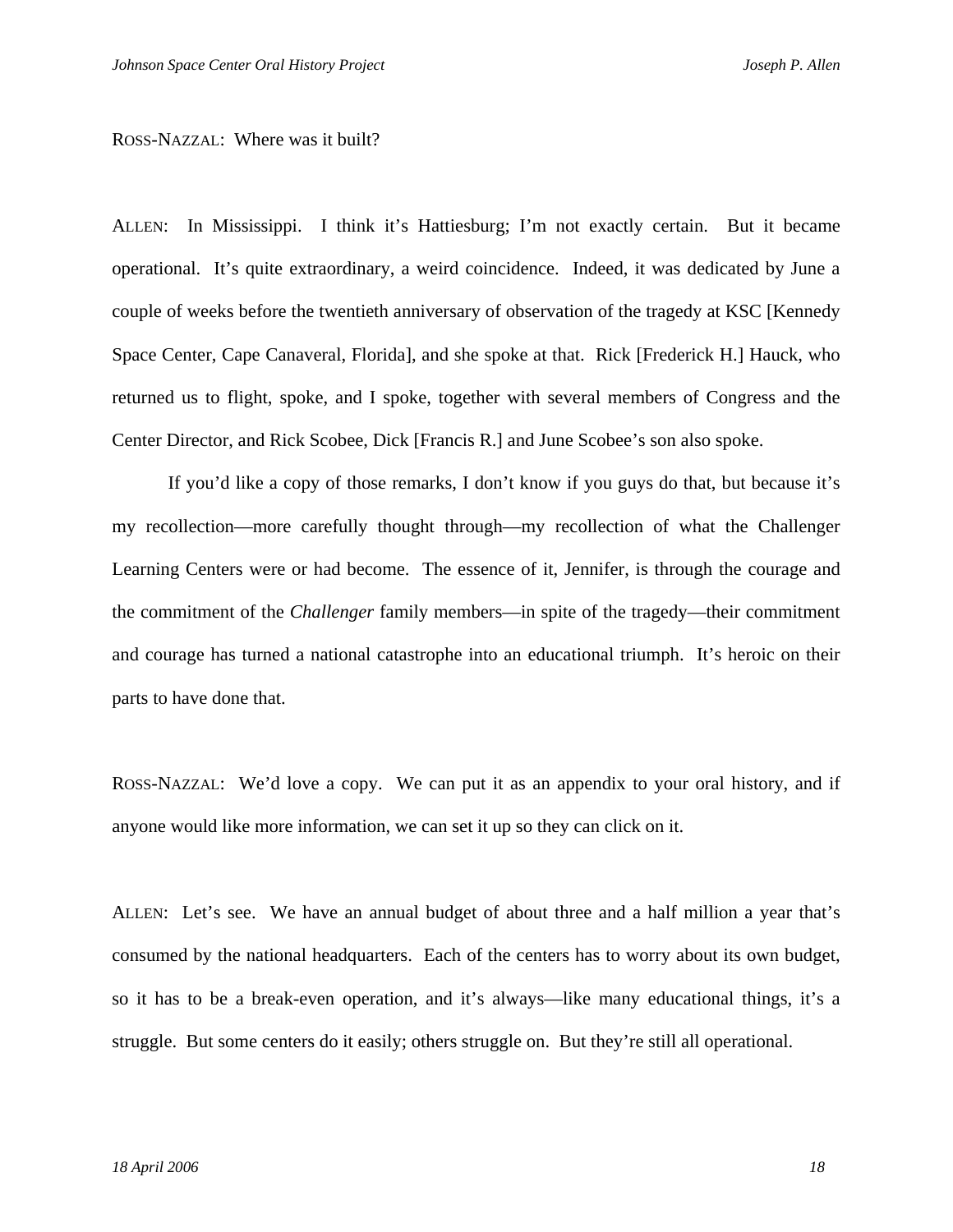Our main problem right now is that the simulations which they do are as obsolete as the Space Shuttle, and we are desperately attempting to upgrade the quality of those simulations, now with big flat-screen TV and high-resolution and better operating computer systems and so on. But we need money to do, and we are constantly attempting to raise money. Every time there's another national disaster, it gets harder for us to raise the money.

It's not been helpful that the number of aerospace companies has dwindled dramatically in size. There was a time when each one would contribute. Now Lockheed Martin and Boeing both are very generous contributors, but there are only two of them. Much less are from the Northrop Grumman, and Raytheon, almost none. But we've begun to attract such international corporations, though, as some of the big Japanese firms, and they're starting to help us out.

 I'm very sad to tell you, and I'm—should this? Yes, this should go on the record. Twenty years ago Vice President George [H. W.] Bush, under [Ronald W.] Reagan, was very helpful to June in helping her get this started, and through then Vice President George Bush and Jake [Edwin Jacob] Garn and Don Fuqua, and other leaders on Capitol Hill, an endowment fund was set up to endow the Challenger Learning Centers every year—not endow—to pay, to help support at the level of a million dollars. So for our annual budget of say, \$4 million, we get 25 percent of it from the feds, which is helpful. Provided—the way the public law reads—provided that we have raised at least an equal amount from private sources.

Now, I don't know the precise number. We've been around now for twenty years. We've gotten now \$20 million, maybe \$19 million from this Federal Endowment fund. But we have additionally raised upwards of \$70 million in this twenty years' time, so we are way oversubscribed in gleaning money from nongovernment sources.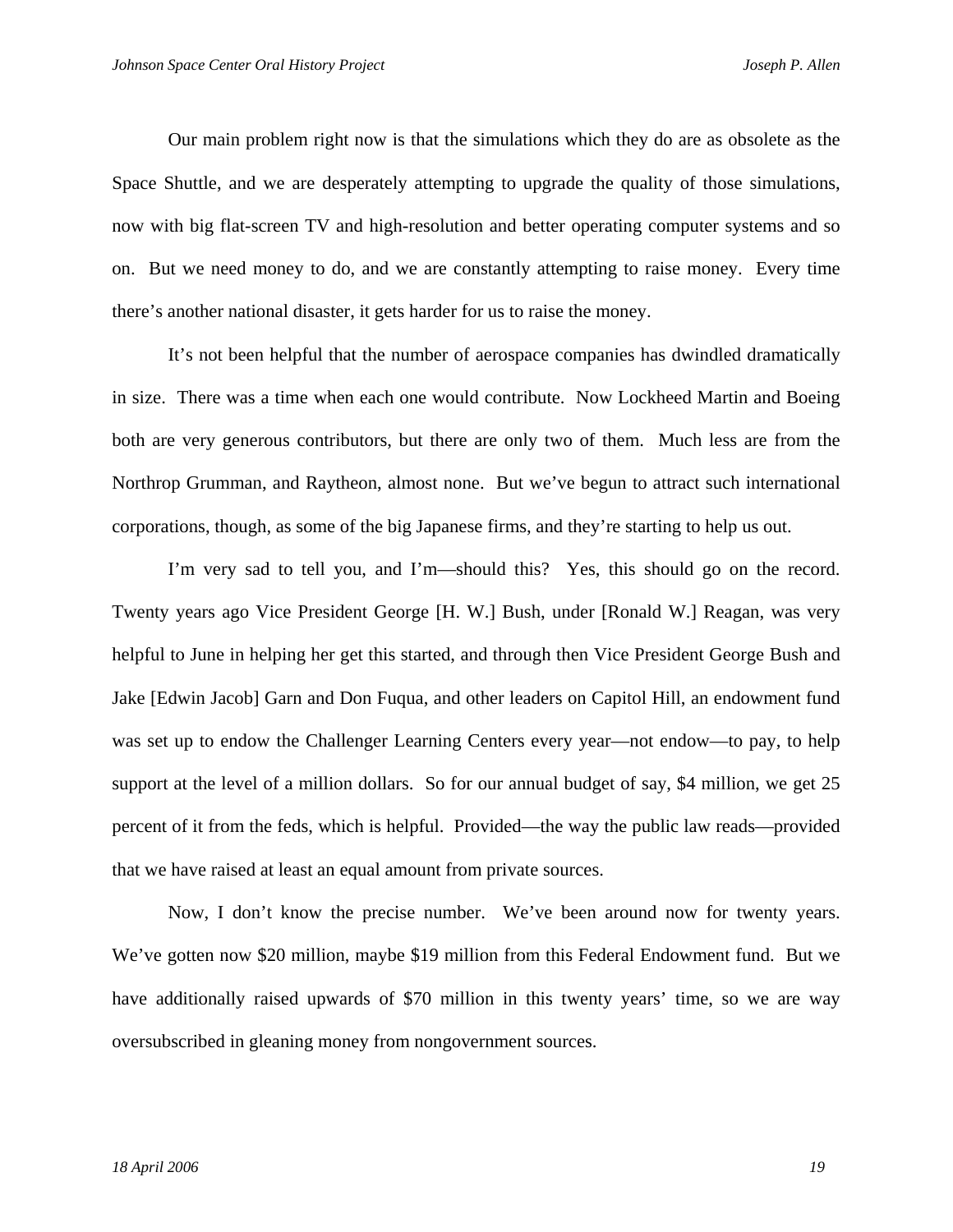Over the years, NASA has served as the custodian of this endowment fund. Recently problems occurred between NASA and OMB [Office of Management and Budget] that I do not know the nature of, and there have been a series of letters from me, from June, to various members of Capitol Hill and to the NASA Administrator underscoring the urgency that these monies flow. NASA wound up nearly a half a year late in paying their last fees, so we're down a half a million dollars. They blame it on OMB. OMB blames it on NASA's squandering the money.

I don't know what the real facts are, but if a university squanders an endowment fund, it loses its accreditation. If it were done elsewhere, at a not-for-profit, there would be individuals who would go to jail, because that's a violation of the law. Now, the monies due were actually paid a week ago, and I still don't know what happened. When they were paid, I personally talked to Mike [Michael D.] Griffin, who's a good friend of mine, the NASA Administrator, and thanked him for solving it.

He said, "Solving what?" He had been unaware that anything was going on. So the "eyes-only" letter which I had sent to him never even got to him. So I don't know what's going on. Ask Josie [A. Soper].

ROSS-NAZZAL: We'll have to ask.

ALLEN: Ask Josie. I think she'll suggest it has something to do with White House appointees in NASA right now that certainly have complicated several people's lives.

 Jennifer, were you aware of the problems in the press raised recently about the NASA scientists talking about global warming? There were some news articles up here, at least, about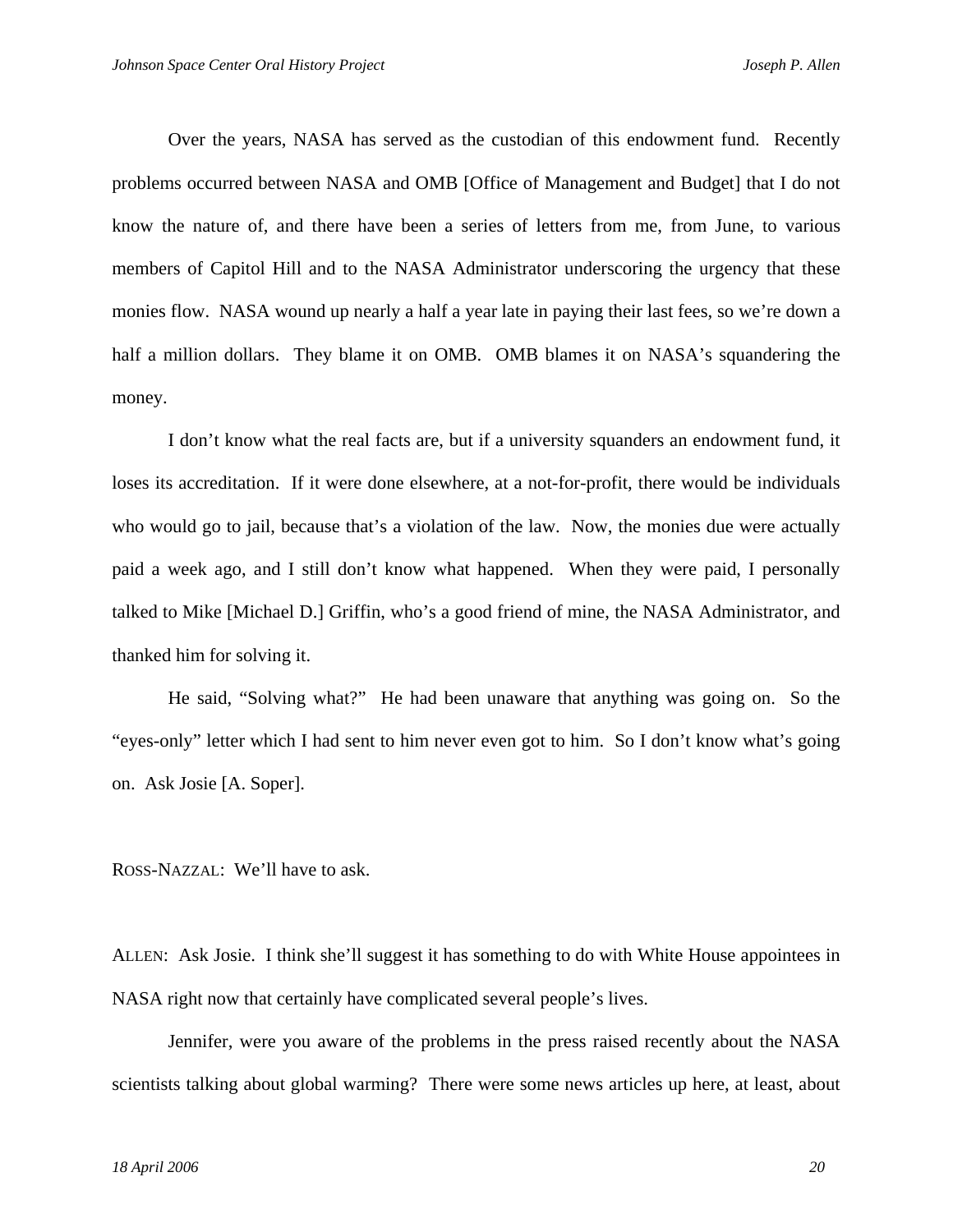NASA Public Affairs officials are sitting on this NASA scientist. Do you know what happened from that? Are you aware?

ROSS-NAZZAL: I thought I'd heard that the gentleman was let go [or resigned] because his university degree was not official.

ALLEN: That is correct. You have a good sense of it. Well, the official responsible, a little snippet of his bio wound up in some papers, that he was a graduate from Texas A&M [University, College Station, Texas]. Some people from Texas A&M couldn't remember him, and they went back, and they couldn't find any record of his having graduated. He was either fired or quit, but he had been appointed by the White House.

Mike, to his credit, has come out with a policy now that's a real tribute to how these things should be handled, about scientists within NASA. But in the meantime there are a couple of other appointees there that are causing him all sorts of trouble that I think he's not aware of. Anyway, it's not my problem to solve.

Well, the Challengers now, we touch in a positive way hundreds of thousands of children each year, and it's a good thing. It's always complementary to what's going on in the school system. Teachers in a school system can take a trip to a zoo. They can also take a class to a Learning Center, and it's all kind of a nice experience.

I'll say one last word for it. In my mind, Challenger Centers are valuable to a community because they encourage our young people to pursue math and science. When I was a youngster, caring adults got me past the fact that some early math, arithmetic, and some early science is pretty boring. But teachers helped me get past that, and because I got past it, that's why you're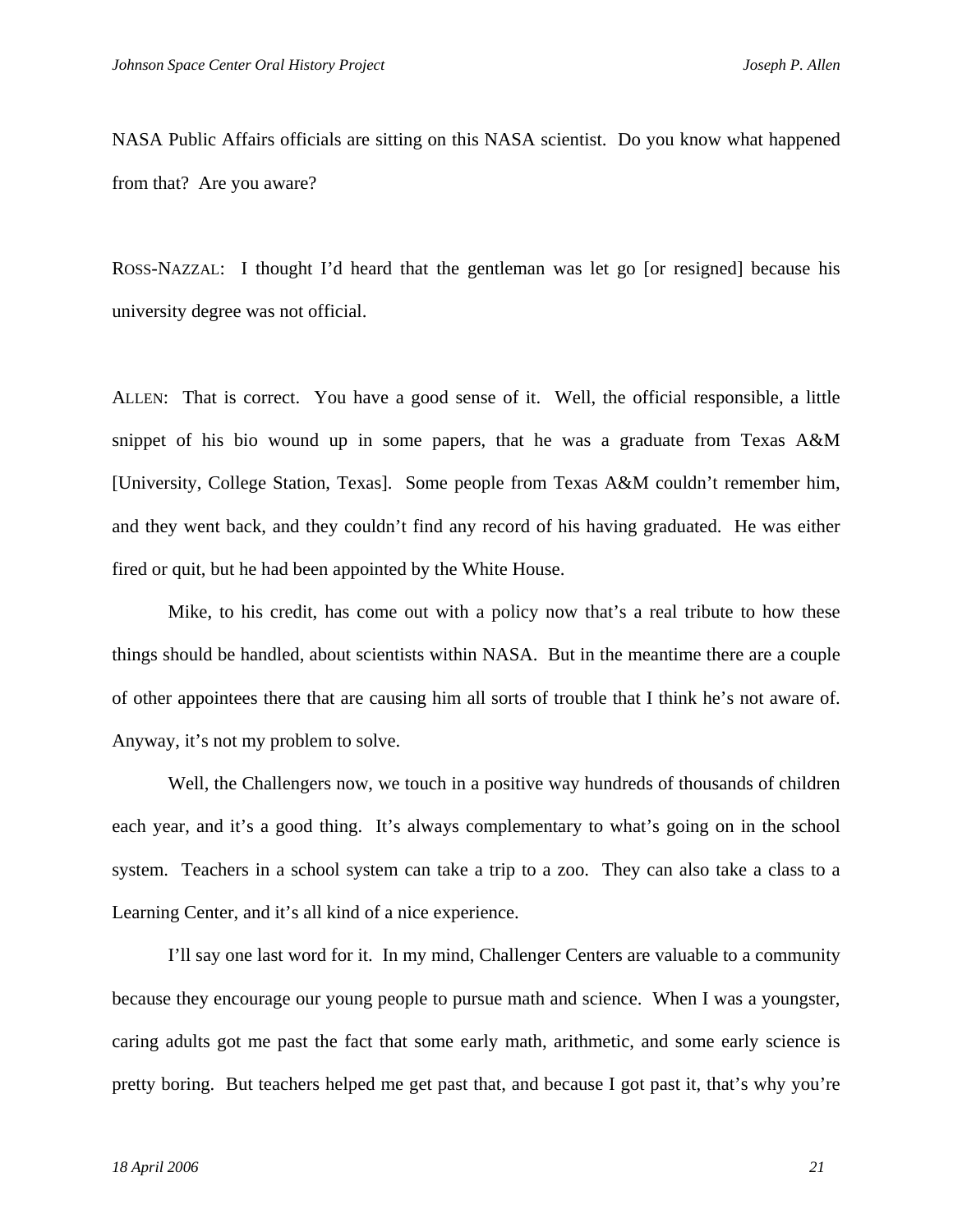talking to me here. I wouldn't have been at NASA. Who knows what I would have been? Well, actually, I would have been a good science teacher. That's what I would have been, which is an adventure in itself. But thank goodness they got me past it and a Challenger Center experience can do the same thing.

Increasingly, if you look at school statistics now, Jennifer, you will note we have youngsters who are just as gifted as anybody and interested in math and science up till the time they're about twelve years old. Then by the time they're about fifteen years old, we can barely compare with any third-world country with regard to the percentage of youngsters interested in science. It is just abysmal.

Probably an oversimplistic reason for it is when you get twelve and thirteen, particularly if you're a girl, your friends are telling you, "Don't do that, because you don't want to appear smarter than boys. Plus it's just not cool. Math and science are only for geeks and nerds. It's just not what's happening." What the Challenger Learning Center experience does for kids of that formative age is by using just a little smattering of some math and science, it enables them to go on a terrific adventure. Our fervent hope is that at the least this adventure will put these kids on the horns of a dilemma, that when Mikey tells them it's not cool, they begin to think, "Well, maybe Mikey doesn't know what he's talking about, because it seemed pretty cool to me, and gosh, it was fun." So we're very hopeful that that's what these Challenger Centers are doing.

When you give a lesson at Challenger, does it have an effect? Do kids remember it? We are in the process of developing metrics so that we can measure whether we indeed are having the positive effect we think we're having. Now, there are hundreds of stories about good Challenger experiences, but you want to have some measures that statistically prove these are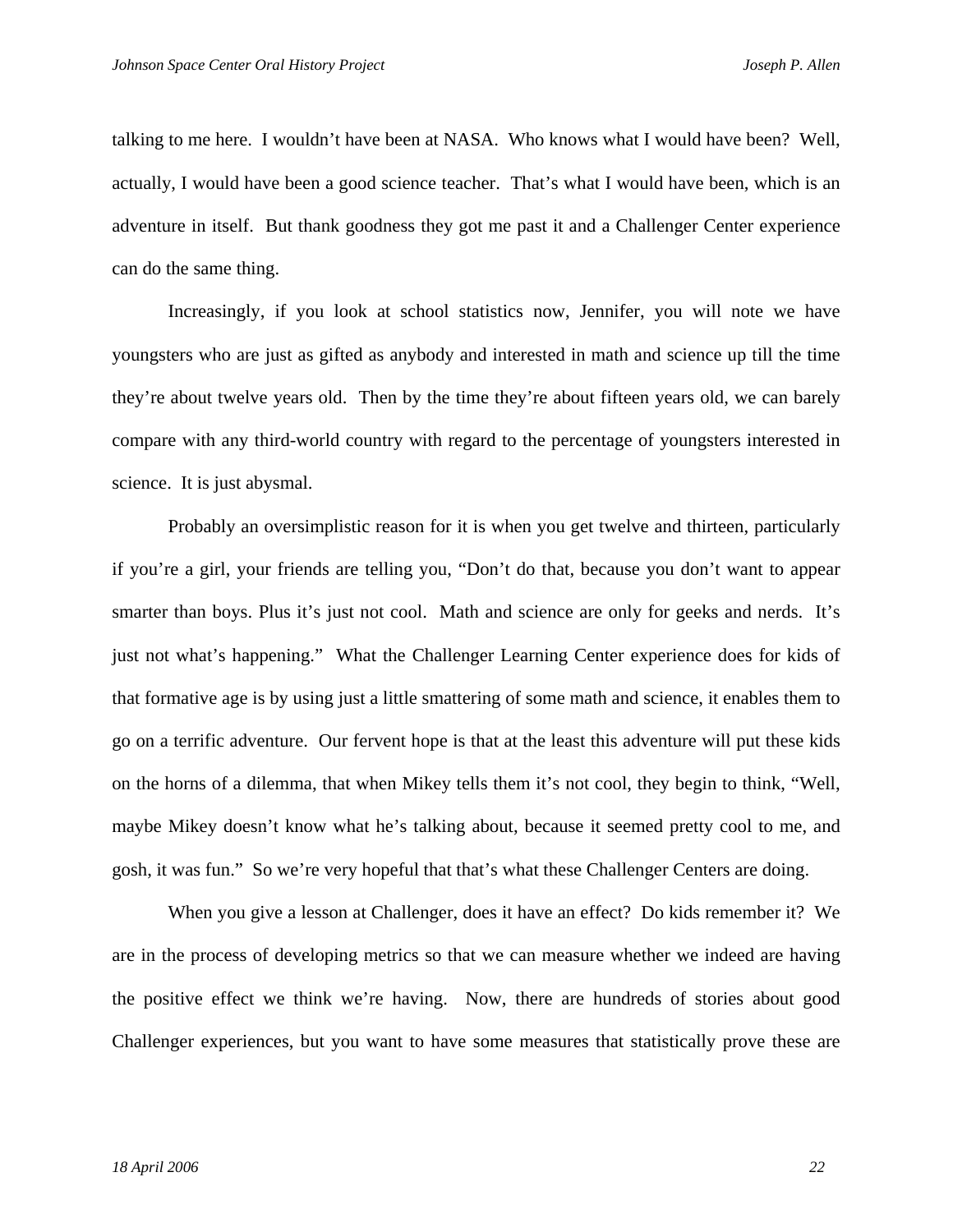just not the occasional random lucky story. We need such measures because they are all so very useful in raising money.

ROSS-NAZZAL: Are you partnering with the Sally Ride [Science Club]?

ALLEN: When Sally [K. Ride] was a Director of Veridian, Veridian was a sponsor of all of her early Sally Ride Science Club shows. Challenger does not partner with Sally, but it's the same idea. Sally has kind of a specialty niche. It's aimed in at about the same age, but it's aimed primarily at girls. In fact, I think it's exclusively at girls. I've been, actually, a speaker at a couple of her shows.

One of them was with Kathy [Kathryn D.] Sullivan, so Kathy and Sally and I spoke. Their message was, science was woman's work; that science is for girls. "That's what we do. It's for you." Well, boys can be scientists if they want, and they held me up as exhibit A. But girls, don't worry about that. Science is woman's work. I was perfectly agreeable with being the token male there, because what she was doing was terrific.

When we did that, Jennifer, our company, Veridian, would sponsor the show, and we encouraged every one of our employees who had a daughter or a granddaughter to attend. We would do the shows in places where Veridian had hundreds of employees, and so we had a good ready-made audience. Thus, the Sally Ride Science Club presentations would be very heavily attended. I don't know if you were aware, but if you would attend, you would get a Sally Ride T-shirt, and you get to hear her speak. Then if you want, she'll autograph a space photo for you, which is pretty amazing, because she then sits at a table and autographs for about three hours.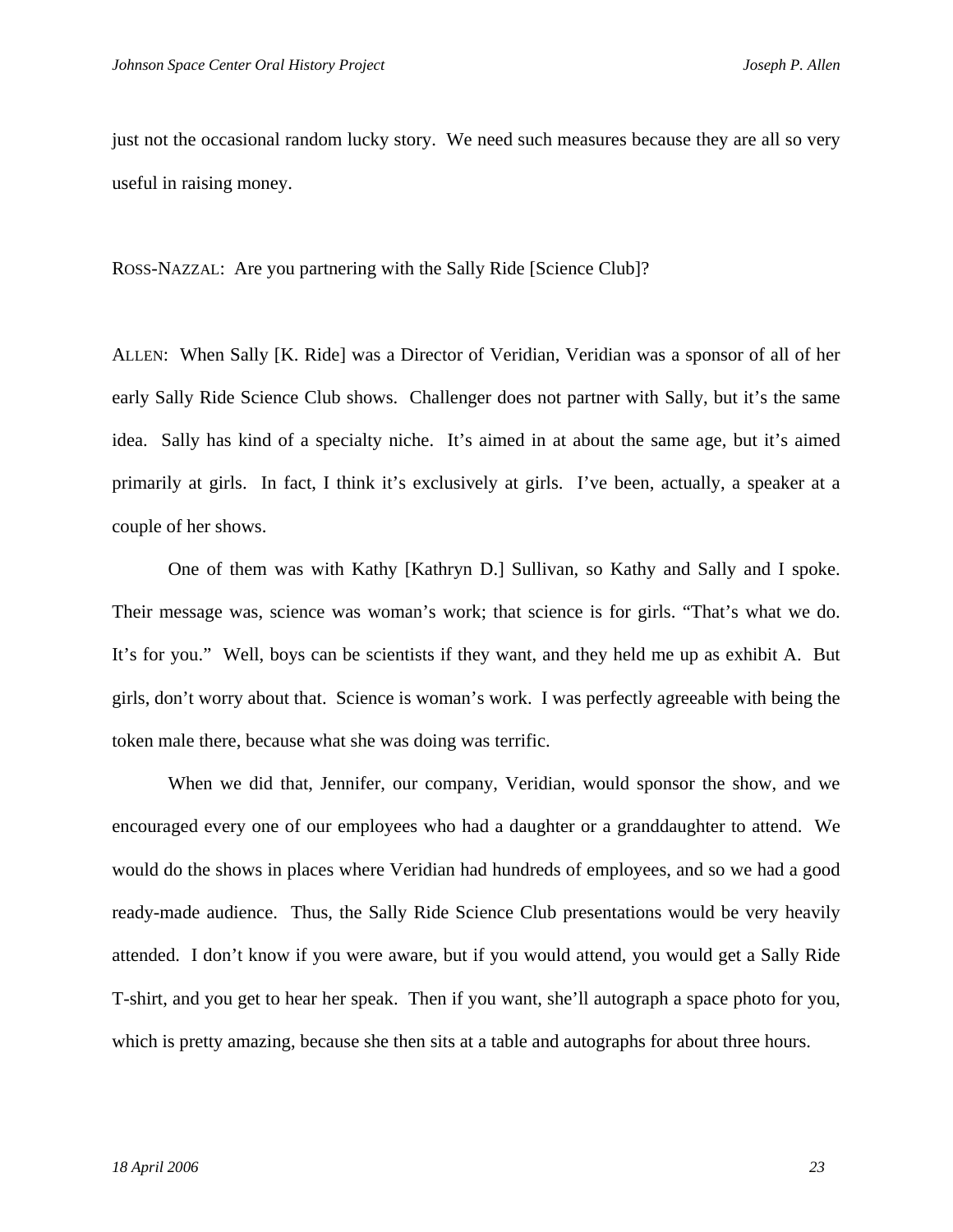But in the meantime, you can attend workshops on mini-science projects, and every one of the workshops would be taught by one of our employees, a female volunteer who was also an engineer, a scientist, a technologist of some kind. So it was great. The girls were going to classes taught by women who said, "Look, this is what my profession is like, and believe me, it is a lot of fun." So we were having a very good effect.

ROSS-NAZZAL: Let's turn to the Augustine Committee, which you served on in 1990.

ALLEN: I did. I did. I have very little recollection of—well, my problem, Jennifer, I served on a Don [Donald P.] Hearth Committee, and then I served on an Augustine Committee, and their charter was virtually the same. In my mind the memories are jumbled. Now, the Don Hearth Committee had been chartered by Jim Fletcher, and it was to assume that we have a working Space Shuttle in the late 1970s. What should we use the Space Shuttle for, and what other big pieces of equipment do we need to augment it? In that study, Max Faget, Joe [Joseph P.] Kerwin, and myself were representatives from the Manned Spacecraft Center. We were to deal with the human aspects of spaceflight.

At one point we came up with our recommendation, which Joe Kerwin and I wrote, and Max agreed to. It was a little bit irreverent, but the assumption was we now have a Space Shuttle going to and from space, and the way we summarized ours recommendation was, "After serious thought, our study group will thus advise our nation. We've built a railroad into space, and now we need a station." [Laughs] Well, I've come to regret that advice, because I'm not a fan of the Station, and we no longer have a railroad into space, which is another problem.

The Augustine group, it sat in what year and reported out in what year?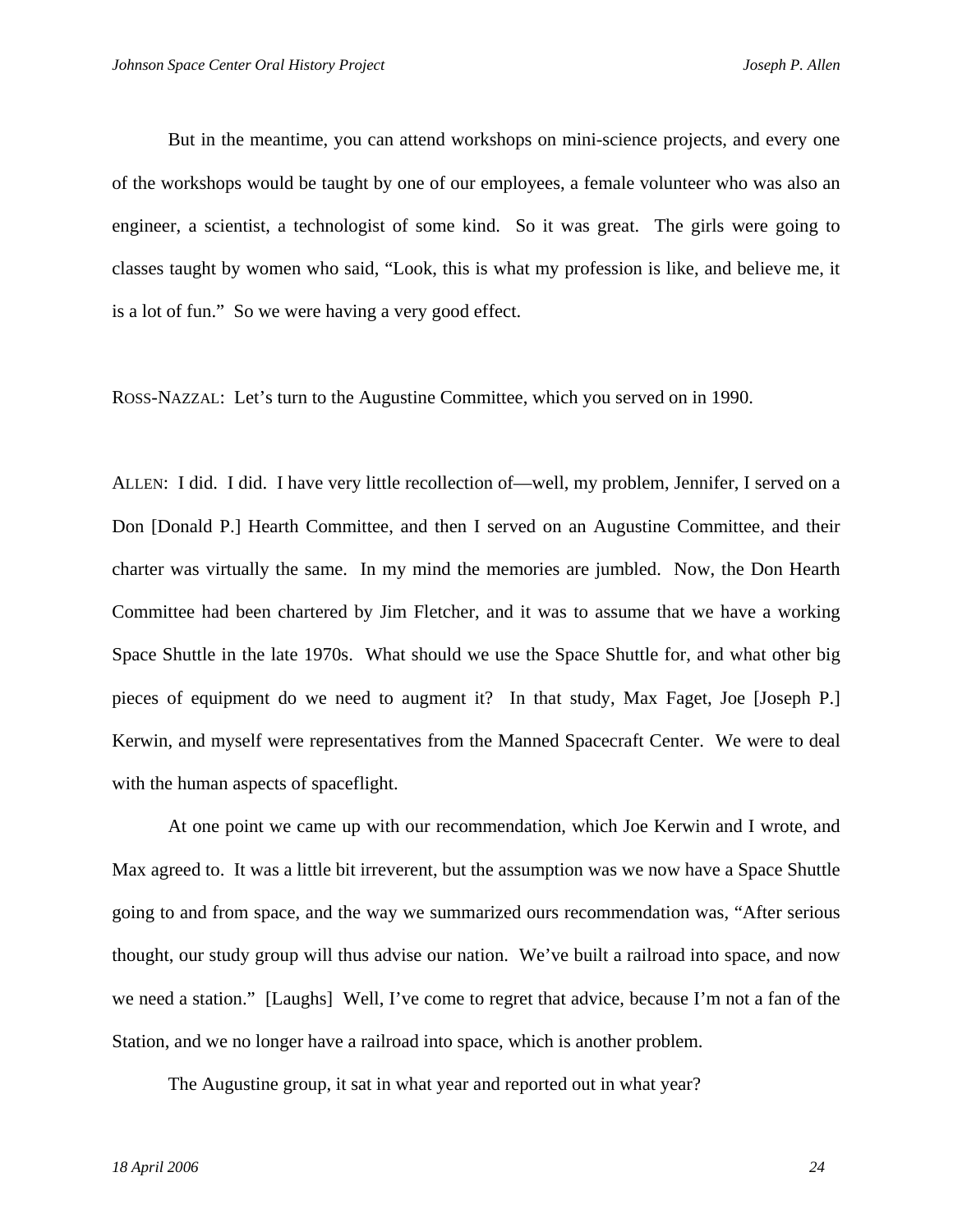ROSS-NAZZAL: Nineteen ninety, you were selected.

ALLEN: And I was no longer a NASA person when I sat on that group. I was Space Industries. Tell me one or two of the other members of that group. They were non-NASA people, is that correct?

ROSS-NAZZAL: They were. I don't have that with me.

ALLEN: Or were they all NASA people? Norm [Norman R. Augustine] was not a NASA person.

ROSS-NAZZAL: Norm Augustine? I don't believe so.

ALLEN: I think he had just stepped down as the—he had been the president and CEO [Chief Executive Officer] of the—well, what had he been? He had been within Martin, and then he became—Martin went into Lockheed Martin, and then he became the president and CEO of Lockheed, which was an extraordinary corporation, and he is one of the most remarkable individuals I've ever met.

 Well, we had a series of workshops, and we'd talk about this, and we would do position papers, and then come up with a sort of a clunky, weird draft. Then one weekend Norm disappeared with the draft, and he came out with a report, which was beautifully written. Some of the essential ideas in the draft are in his report, but it is ever so much better told in a more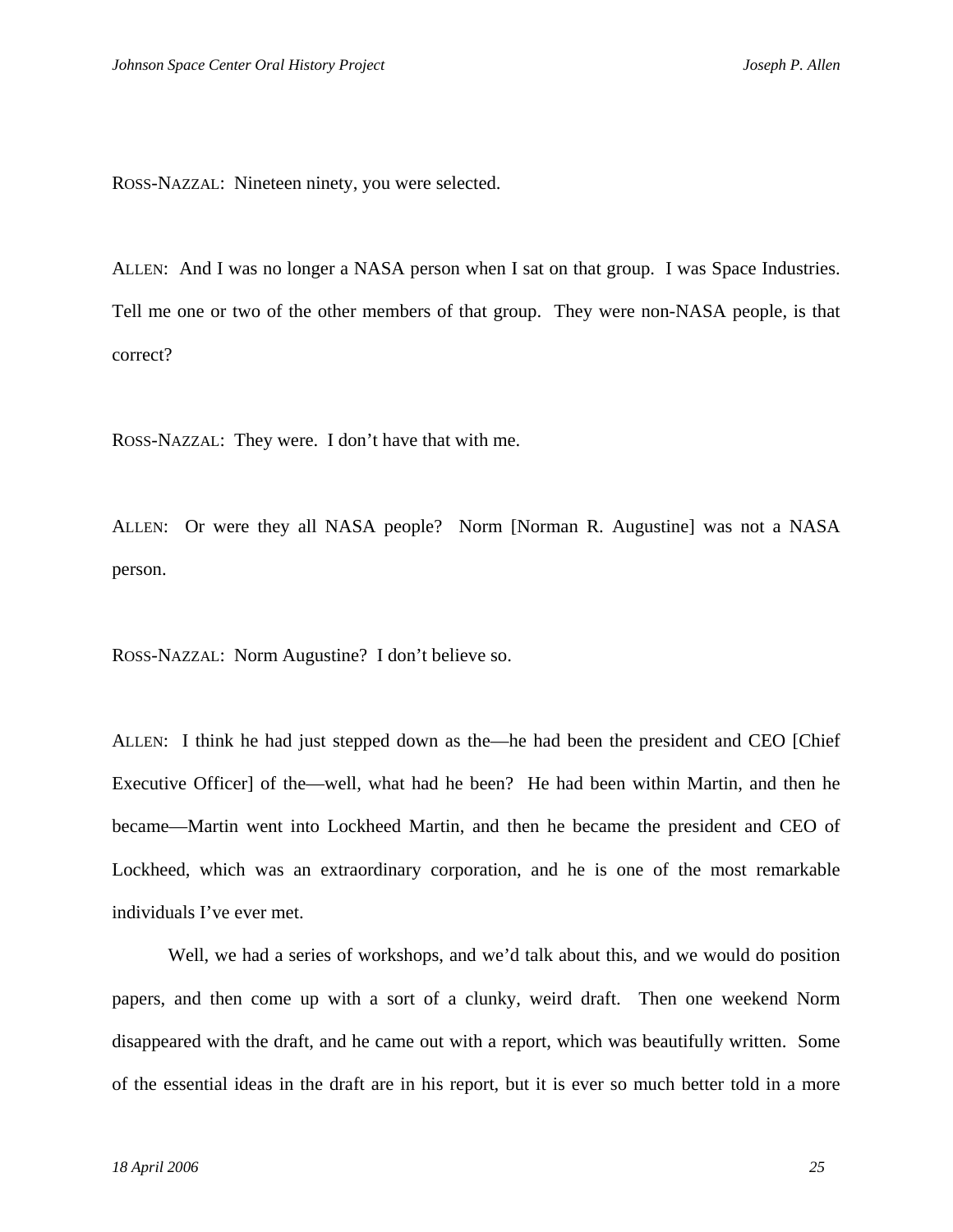compelling and—he as an individual condensed it down, but basically rewrote the whole thing, and he is an extraordinarily gifted writer. I would be interested to go back and even read now what he wrote. I suspect that it's as valid today as it was then.

 Let's see, we'd already lost the *Challenger* when he wrote it, though. Yes. Yes, I'm sure. Jennifer, he's also done the same sort of a thing for education in nation America. Are you aware of that? And I think the title of it is *The Rising Above the Gathering Storm: Energizing and Employing America for a Brighter Economic Future*. It's got a very provocative title. But if you read it, you're going to fall into despair about where our nation is going to come out, because of our lack of good education and interest on the part of our young people in things scientific and technical. We're going to become the service sector to the world. "Do you want fries with that?" Uneducated, with vast technical economies going elsewhere, away from nation America.

You put that up with our frivolous use of federal dollars now, and the massive debt, and the total neglect of where we're going to get the energy of the future from, the future for my grandchildren and great-grandchildren is being mortgaged to the hilt right now by totally unthinking federal policies. Well, do I stay awake nights worrying about that? I really don't, because it won't be my problem. But I've done all I can do to put modest resources in the hands of my grandchildren right now, and starting with education, which is the only thing that's going to sustain them. Hopefully they can survive.

We'll see. I'm a very optimistic individual. This sounds less than optimistic. Maybe something will happen, but it has to be a reawakening on the part of our national leaders that this is very serious business, and we just have to get after it.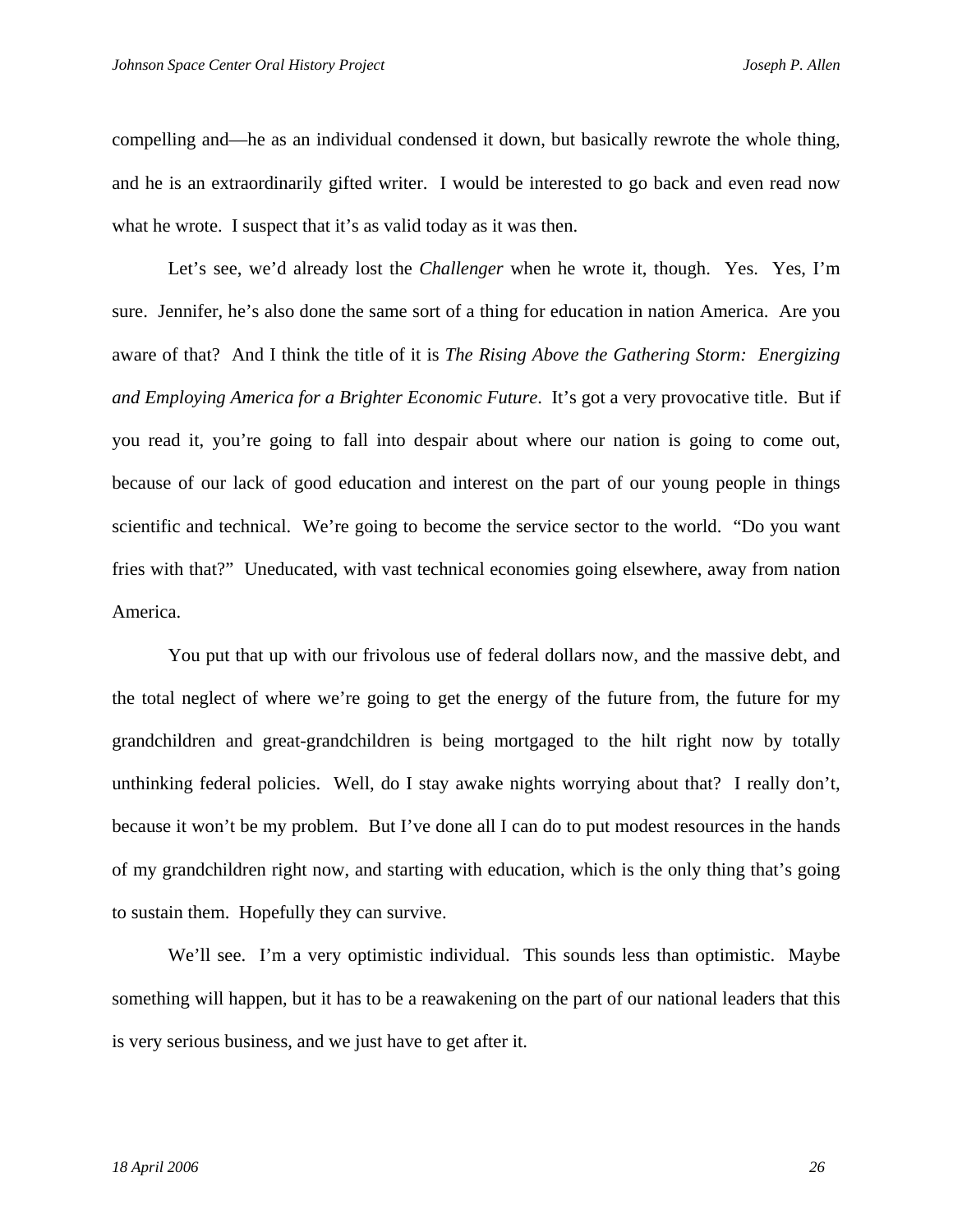Oh, let's see. So from the Norm Augustine Report, I have this vivid recollection of him as a megathinker and as a very thoughtful chief executive. In many ways I wound up in the world of serious business, and many people there are from the Harvard Business School [Cambridge, Massachusetts], the Darden School [of Business, University of Virginia, Charlottesville, Virginia]; all of them extremely well educated. Not I. However, I do feel I had gone to the "Norm Augustine School of Business Ethics," because of just the workshops I sat in with him. I really felt myself so fortunate. An aspect of his success is he really cared about his fellow workers and his employees enormously, and he listened to them, and it was genuine. A consequence was the corporation he ran was without question an extremely successful corporation.

We attempted to build Veridian to be what we called the "employer of choice." If a smart individual could go anywhere he or she wanted to go, we wanted to be the company that she chose to come to or he chose to come to. We could state that's what we wanted, but we couldn't make it that way. All potential employees had to decide whether we were doing it. But we would always say, "We will continue to work such that we will be for you the employer of choice."

To do that, you're often not as profitable as your shareholders want you to be and building such a company often takes a longer time. But strange things started to happen. We acquired small companies, bought them, usually from the original owners and founders. Typically they'd be a company of maybe two hundred or three hundred people. The individual selling them would be an individual who was maybe sixty-five years old; had started the company as an energetic, naïve thirty-year-old, but over the years had grown and been successful. And that individual always cared so much about the people who worked for him.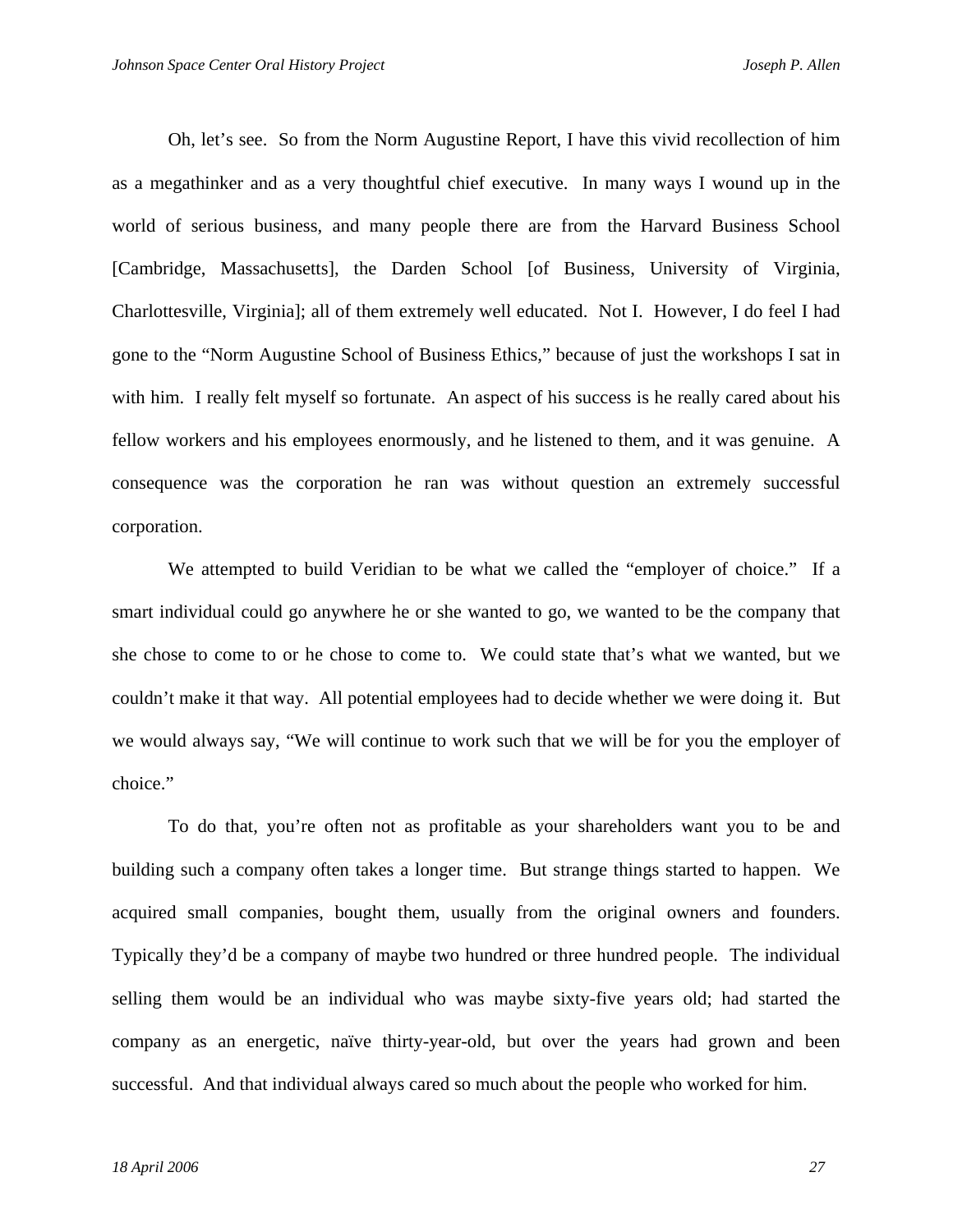On at least two occasions, Jennifer, we found ourselves buying a company where the offer we had made for it was not the highest offer, and realized that we were now the acquirer of choice, as seen through the eyes of some of these individuals, because they knew that their employees, for whom they cared, and their traditions, would not be trampled on by new flippant management. We'd gotten a reputation of being thoughtful buyers, and good for us, because later it paid huge dividends.

ROSS-NAZZAL: I just have a couple more questions.

ALLEN: Are you still recording okay, can you tell?

ROSS-NAZZAL: I am, yes. We probably have about another twenty minutes. I wanted to ask you about the Hubble Space Telescope EVA [Extravehicular Activity] assessment that you participated in, and my notes indicate that you wanted to talk about a Dan [Daniel S.] Goldin conversation.

ALLEN: Ah, I did.

ROSS-NAZZAL: Sometime back you told me this.

ALLEN: That's right.

Two things happened, and I don't want to get them confused. Dan Goldin called me twice—well, several times. I thought he was a wonderful public speaker and quite good on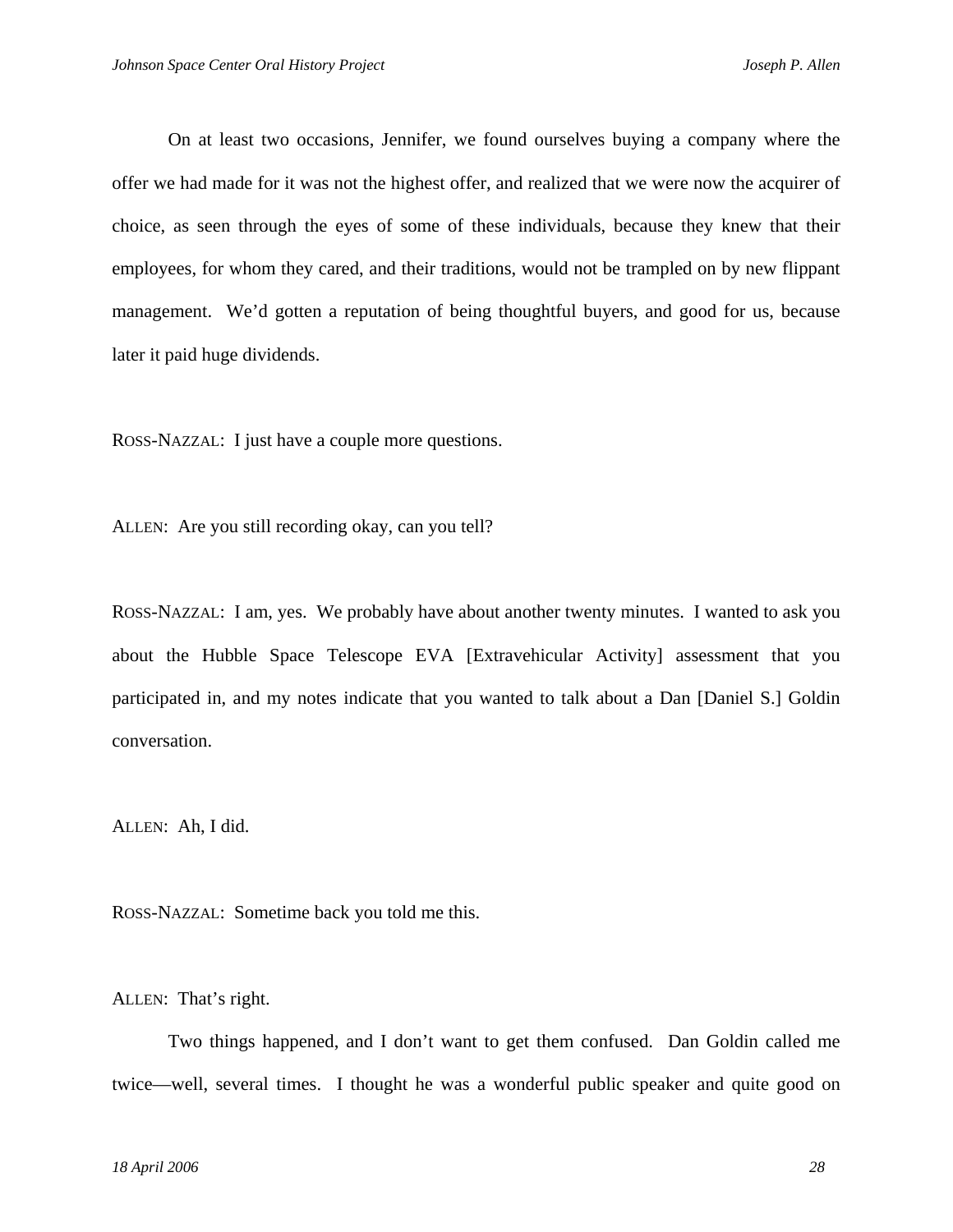Capitol Hill. I was distressed, as many of my former NASA friends were, that his employee practices within NASA were really heavy-handed. He would say one thing and do something else. He tended, in my opinion, to be two-faced. That said, he was an extremely good public speaker and extremely good on Capitol Hill, and he had some considerable success. He put boundless energy into being the NASA Administrator. I don't fault him on that.

 He also was hired to become the President of, I think, Boston University [Boston, Massachusetts] when he left the agency. When I saw that, I thought, "That is probably the worst choice a university could make, because a university president is far different from what had been a mercurial NASA Administrator." I thought, "The faculty are going to eat this guy alive."

Within a month, there was an out-of-court settlement where Goldin took several millions of dollars and said, "Okay, the contract is now no longer valid," or, "I will nullify the contract." But hiring him initially was a stupid move on the part of the Board of Trustees of that university, for which they're still paying.

He called me twice. Once was when one of the missions, after 51-A, had attempted to grapple a satellite to repair it, and they couldn't grab it. The grappling device didn't work. They'd tried during two EVAs. I was still at Space Industries in Houston, right across the street from the Space Center, and thought it rather strange that nobody from JSC called me, because I'd handled a satellite just two years earlier.

I went into the office after the second failed EVA, and the phone rang. I was usually one of the first in the office. The phone rang, and I picked it up. A voice at the other end said, "We're trying to reach Dr. Allen. The NASA Administrator is calling him."

I said, "Oh, yeah."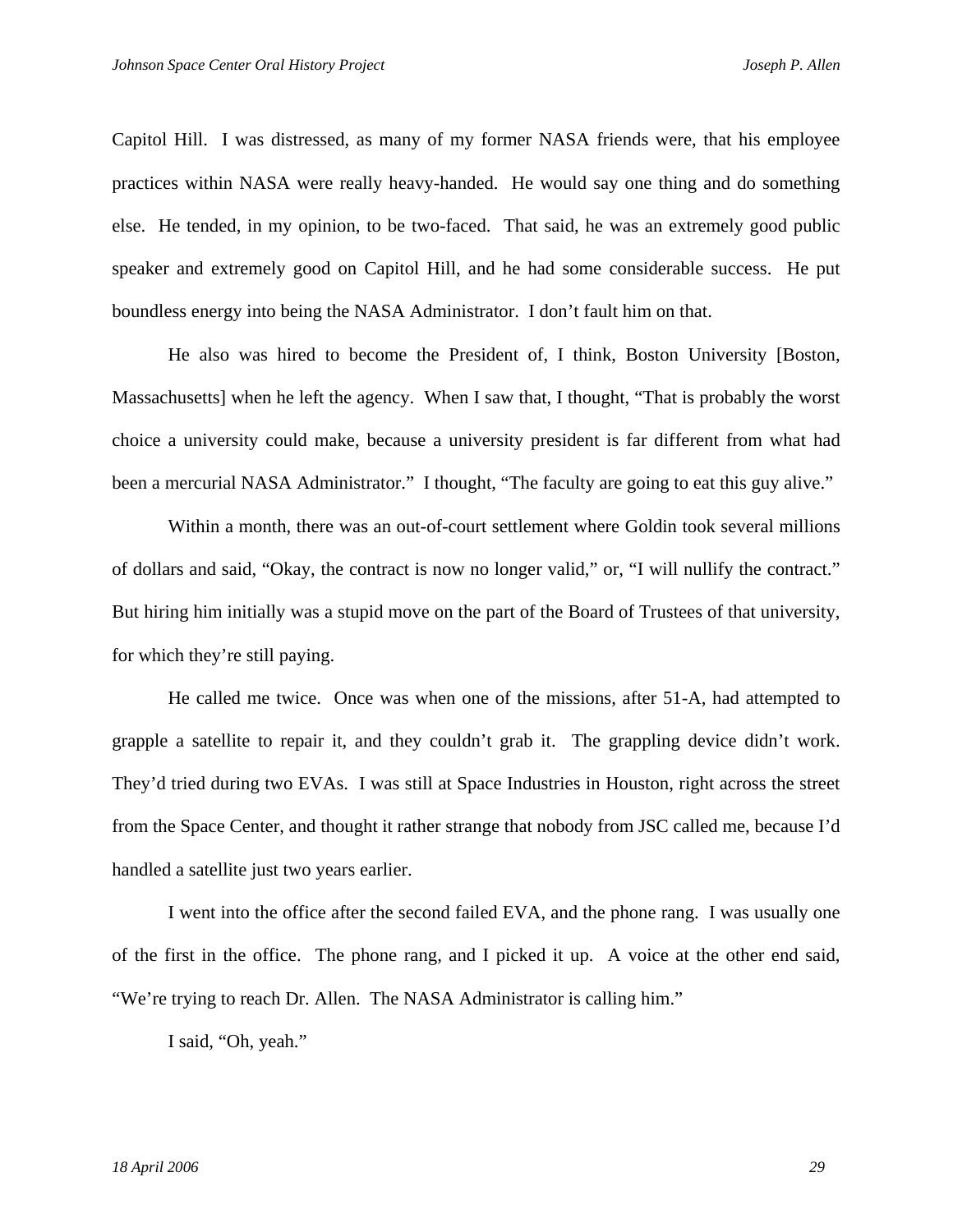Dan Goldin picked up the phone. "Joe, you were an astronaut who did this very same thing."

I said, "Yes, sir."

He says, "Well, are you over in the mission control helping this?"

"No, sir. Nobody's called me at all. I'm in my office"

"What?" He went through the roof. "No one? Well, you tell me, what should we do here?" He was so upset.

I said, "I'd be pleased to go if somebody if mission control wants me there. No one's asked. I ought to stay out of the way."

But a result—I won't say that I told him to do this, but they put, I think, three people outside. Did we have an EVA with three people? And they three together were able to grab it with their hands.

ROSS-NAZZAL: I don't recall that mission, but—

ALLEN: But, maybe it was just two people, but it was just hands-on and hold it and fix it. Don't try to use this grappling feature that was not working. Don't try to do it that way. Just go outside and grab it by hand. When tried, the method worked.

 Now, the other instance, and I'm a little uncertain if this involved Goldin or not, but it had to do with the first spacewalk to refurbish Space Telescope. The specific crew members to do that had not been selected, and I was called by somebody at [NASA] Headquarters [Washington, DC]—it may have been at Goddard [Space Flight Center, Greenbelt, Maryland] to do an independent review of the EVA procedures that they were setting up to fix the telescope.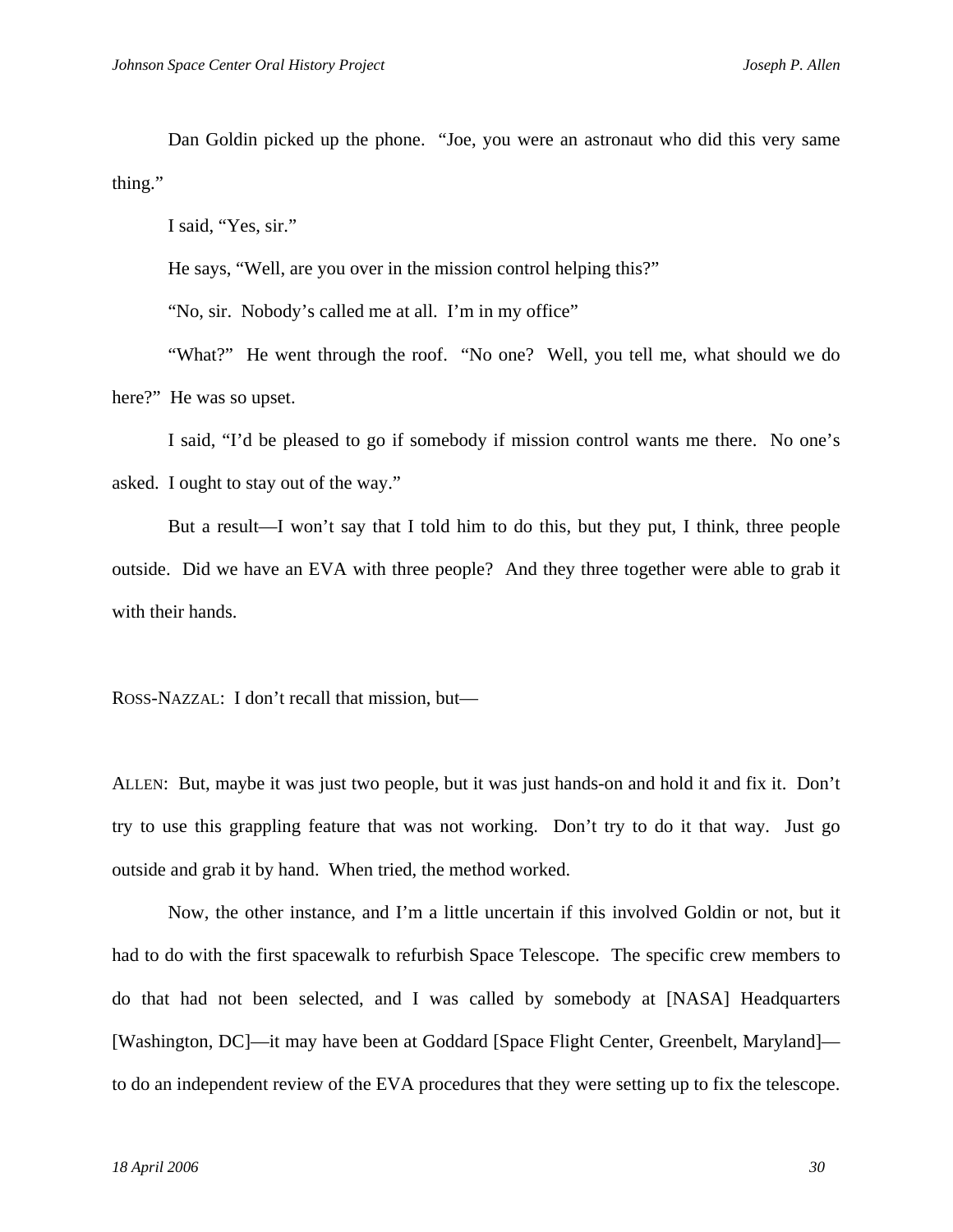Well, I was very well aware, Jennifer, that there were about six reviews ongoing, and the last thing that the people trying to do these procedures needed was still another blue-ribbon panel looking over them. Plus, I'd been away from EVAs for long enough, and I was attempting to run a business. I didn't want to be an unappreciative NASA alum, but I didn't really want to do the review.

But finally I said I would do a review with the following condition. I would be the only reviewer. I wasn't going to have a committee. I just wanted to talk individually with three people or four people. Then I would give a report that would be a simple letter, and that would be the beginning and the end of the review. Whoever assigned me to it—and maybe it was Goldin; maybe it was.

ROSS-NAZZAL: That was in '93.

ALLEN: So he would have been the Administrator. He would have been.

In any case, I did perfunctory interviews with several key individuals, and it looked to me like they had done everything possible to assure that the tools they were going to use to grapple the telescope were going to work. Also, they had a "hangar queen," in other words, sort of a backup space telescope, that everyone swore was identical to the real one, at Goddard, such that they could test the tools against it. Lack of such a hanger queen had been the problem with the satellites we'd grappled. They had built the tools to work against the blueprints they had of the satellites, but they didn't have a hangar queen or an identical satellite like it on the ground.

 Once I had determined these facts, I then looked at the timelines. It looked to me like the EVA crew had been given plenty of time to do the repair, such that they weren't going to wind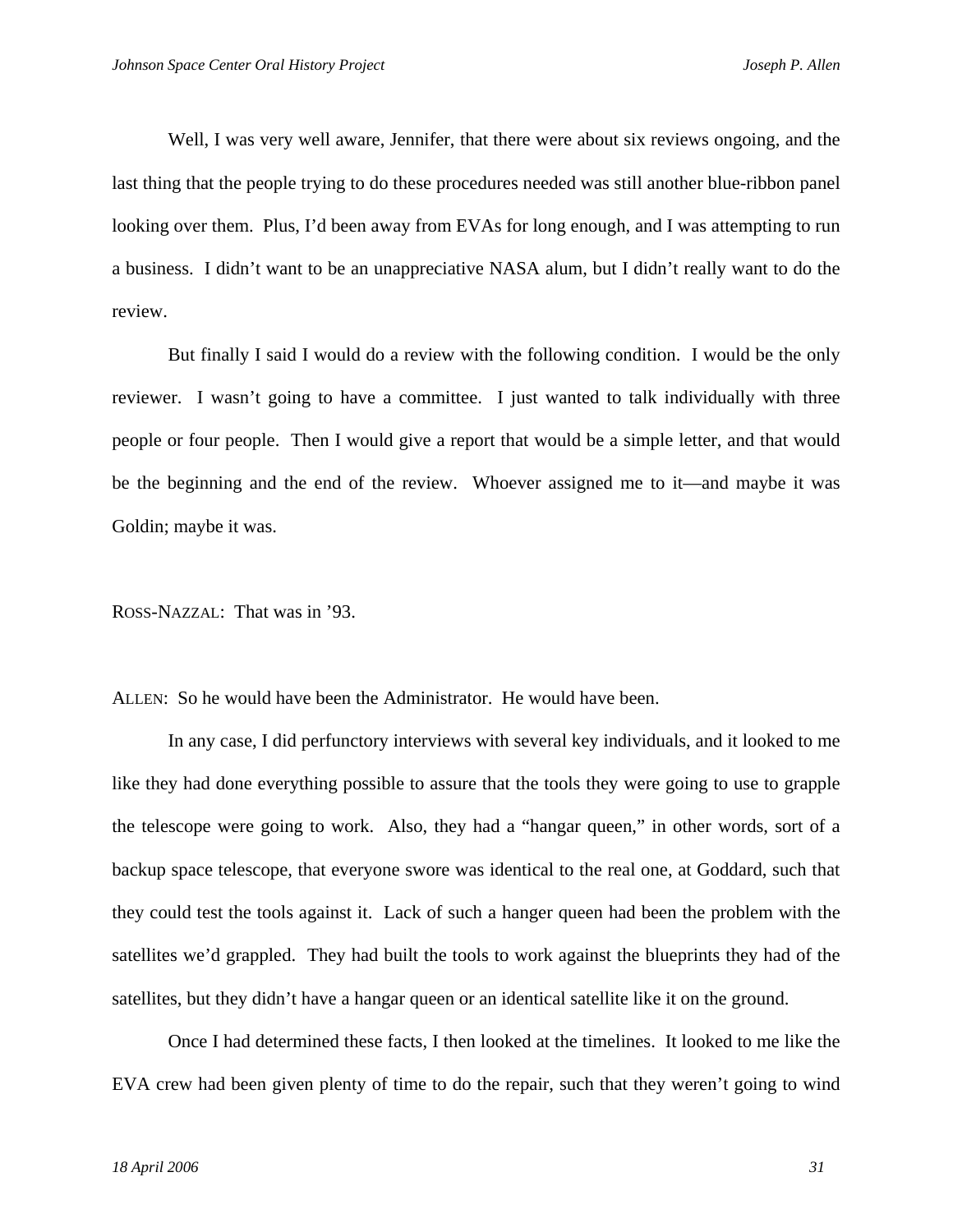up just short of hours. But the one thing that I remember was they had not yet selected the spacewalkers. In my letter, the main recommendation was that in selecting the spacewalking crew, the consideration should be exactly the same as had been used to select the United States basketball team for the 1992 Olympics.

 They called that team "the dream team," and what they had done is taken the very best professional basketball players in America and put them all on one team. There was not a beginning basketball player anywhere. That year we dominated the Olympics in basketball. I said, "Do the same thing for the spacewalkers. Take your very best spacewalkers, and give them the assignment. It's no time to train rookies." And the spacewalkers were Jeff [Jeffrey A.] Hoffman and [F.] Story Musgrave.

ROSS-NAZZAL: I think there were two teams.

ALLEN: Yes. Okay, there were. But they were equally good spacewalkers, so there was not a rookie spacewalker. And get them assigned right now such they can get a lot of work in the WETF [Weightless Environment Test Facility]. Somewhat to my surprise, those selections were made about a couple of weeks after I sent the letter. Story later said thank you to me.

 I said, "Story, I didn't cite you by name." But, of course, you've interviewed Story, I'm sure.

ROSS-NAZZAL: We haven't, actually. He's on the list.

ALLEN: Do you know him at all?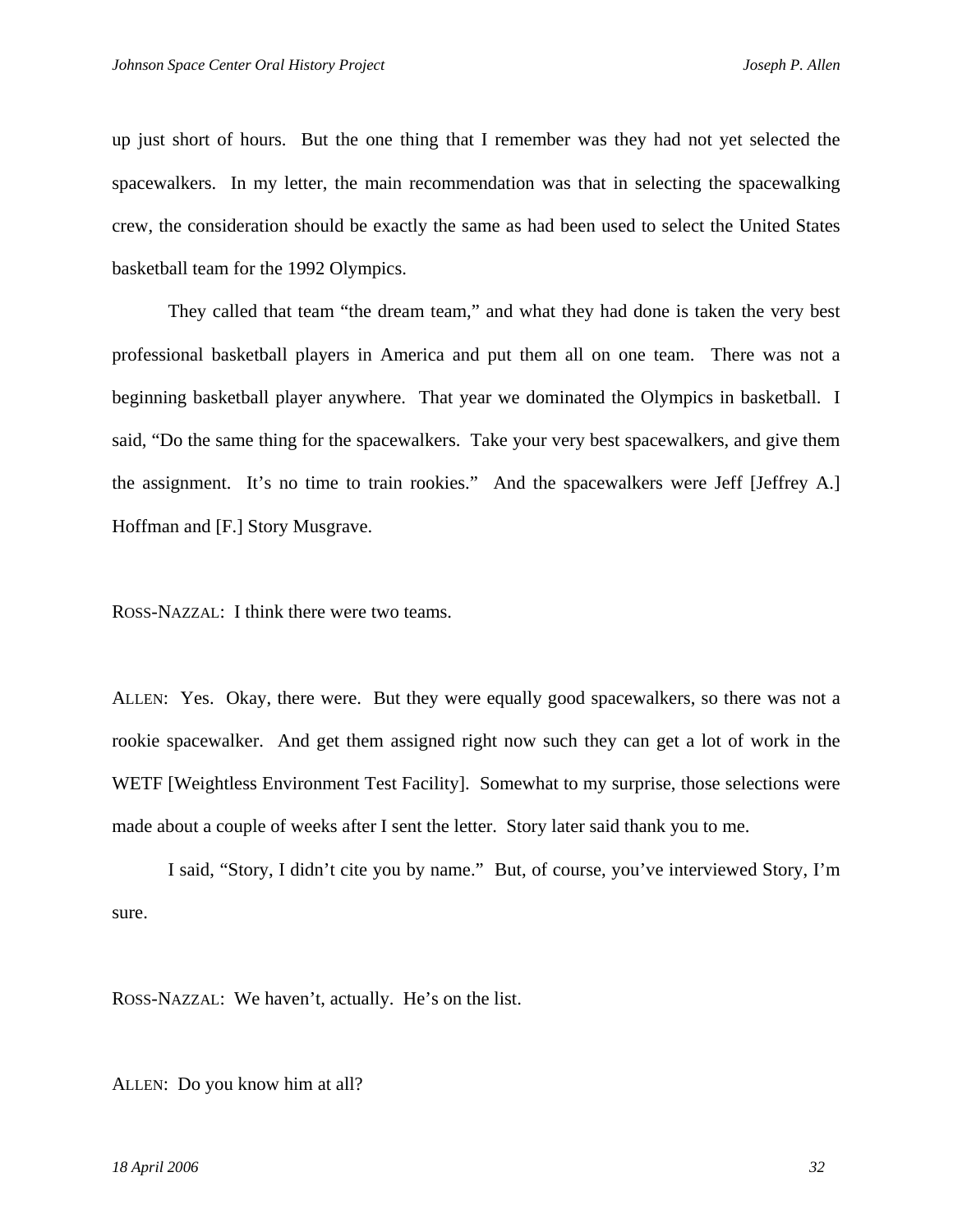ROSS-NAZZAL: I don't, but I've heard he's quite a character.

ALLEN: When the Lord made Story, he threw the mold away. No doubt. No doubt. He's as unique an individual—I mean, every individual is unique, but Story sets a new record for uniqueness, in large part, Jennifer, because of the enormous obstacles he overcame as a young man growing up. Somehow he got through it all and became an astronaut, and he's among the most of the flown astronauts, he and Franklin [R. Chang-Diaz] and I'm not sure who else. Oh, you have to get Story. But pack your lunch; it's going to be an all-day journey.

ROSS-NAZZAL: All right. Let me change the tape.

[Tape change]

ROSS-NAZZAL: I wanted to ask you about your role as an astronaut advisor on two films, *Mission to Mars* and *Armageddon*.

ALLEN: Let me go to the *Mission to Mars*. That was a Disney production, and I was called onto it even though they already had an advisor. Story Musgrave was already on the set in Vancouver [British Columbia]. I think maybe the producer had a Yale connection, and he was aware of my Yale roots, and he somehow wanted me to come to Vancouver as well. I agreed to come, but got up on the set in Vancouver, and Story was already there.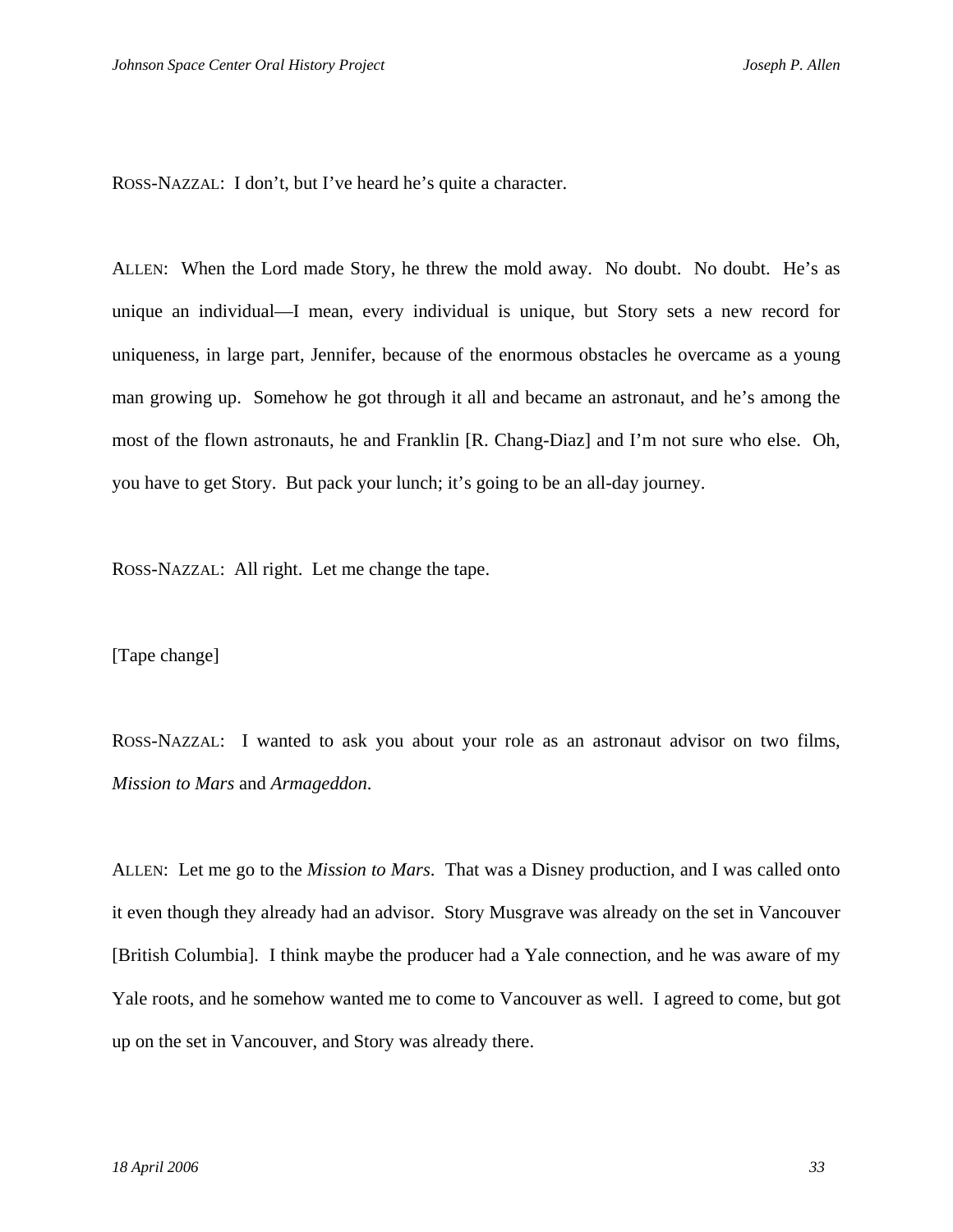During that time, the director wanted each of us to give an intro briefing about zerogravity to the cast. One of the cast members was Tim Robbins. He was in *Bull Durham*, and he was married to a famous actress. Oh, he was in *The Shawshank Redemption*. He was in that, and it was an extraordinary movie. Well, he was in this movie, and he's a very interesting individual, quite tall, and it was fun to meet him. Tim Robbins, and I think Gary Sinise was in it, who has since become a very famous actor. I saw him briefly, and then I forget who else. But we talked to them, and they were ever so pleasant people.

I will not remember the name of the director, but he's a famous director, and I think he had done in earlier times—he's rather known as eccentric—*A Clockwork Orange* or something like that. I met him very briefly, and he struck me as the most bizarre individual, and I left thinking, "He's rather eccentric." He may have made great movies, but I—and I looked at what they were going to do, and I thought it was a dumb—well, the story inherently is maybe interesting. I thought, "This is going to be a terrible movie."

After that one day I left and said I didn't think I was going to add all that much to it, with all due respect, and they wouldn't do any better than Story. He spent a lot of time on it, and I think he was even in the movie. But as far as I know, Jennifer, the movie came and went without a whisper.

Now, *Armageddon*, somewhat of a different story. Way back in the 1960s, my wife and I became very good friends with Dick [Richard] Fox and his wife Olga. They had children slightly older than ours. They were neighbors in Nassau Bay, Texas. Dick was a wonderful engineer, graduate of MIT [Massachusetts Institute of Technology, Cambridge, Massachusetts], an honors engineer. He was also the chief test engineer for Grumman on the lunar module.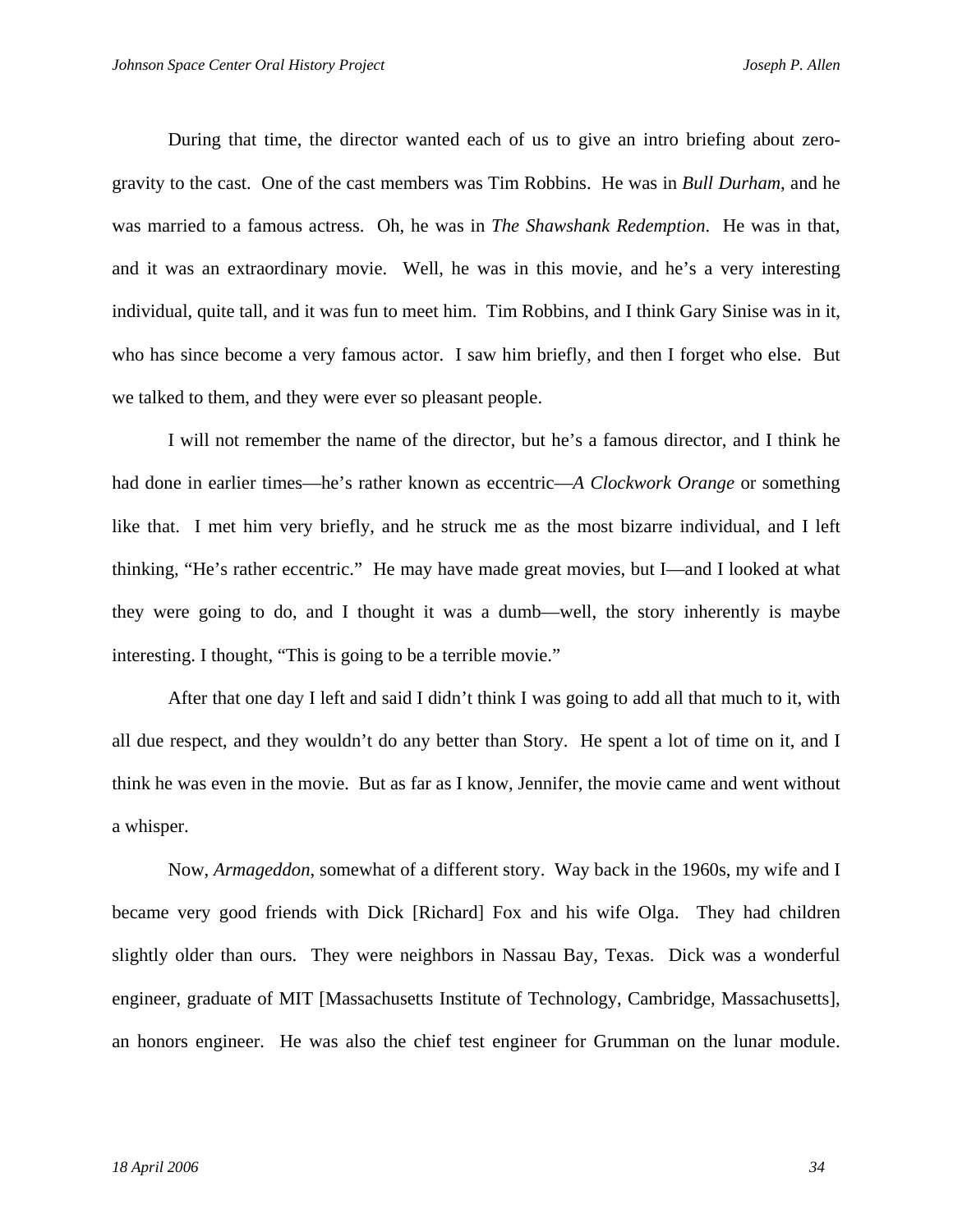That's why they were in Houston. The modules were being tested in some vacuum chambers at MSC. The Foxes and the Allens became very fast friends.

After successful Apollo, Dick looked at his options, and he went to work for Walt Disney. Moved his whole family to California, and he became the chief engineer for Walt Disney. Because we were friends, he brought me in from time to time, after I left NASA, as a consultant to the Disney organization, and I consulted on things that involved motion-based simulators and even a part of the early Space Mountain design.

Disney paid me serious money as a consultant, and it was great fun, partly because we could stay with Dick and Olga, and we were just super good friends. He, Dick, has long since passed away, but Olga is still a good friend and was a houseguest just a few weeks ago. However, a few maybe months or maybe a couple of years after Dick's death, I got a call from people at Walt Disney. They had found my name in their records as a good consultant on space. Would I consider working on a Disney produced space movie?

Well, Walt Disney is involved in a lot of things, and the Dumbos and the Bambis of the world, Walt Disney does. However, some of the more high-powered movie ideas they give to other studios to produce, although it's Disney money that's doing it. And Touchstone is one that does it.

Well, they were going to do a picture about the possible end of the world because of an approaching giant meteorite. The director was to be Jerry Bruckheimer, a very successful, very well known producer. He had a young hotshot director working with him named Michael Bay. The two of them had done a movie called *The Rock*—it's about Alcatraz—that was extraordinarily successful. They were now going to do a movie called *Armageddon*. Would I consider going out to Hollywood, California, to be the technical space consultant for the movie?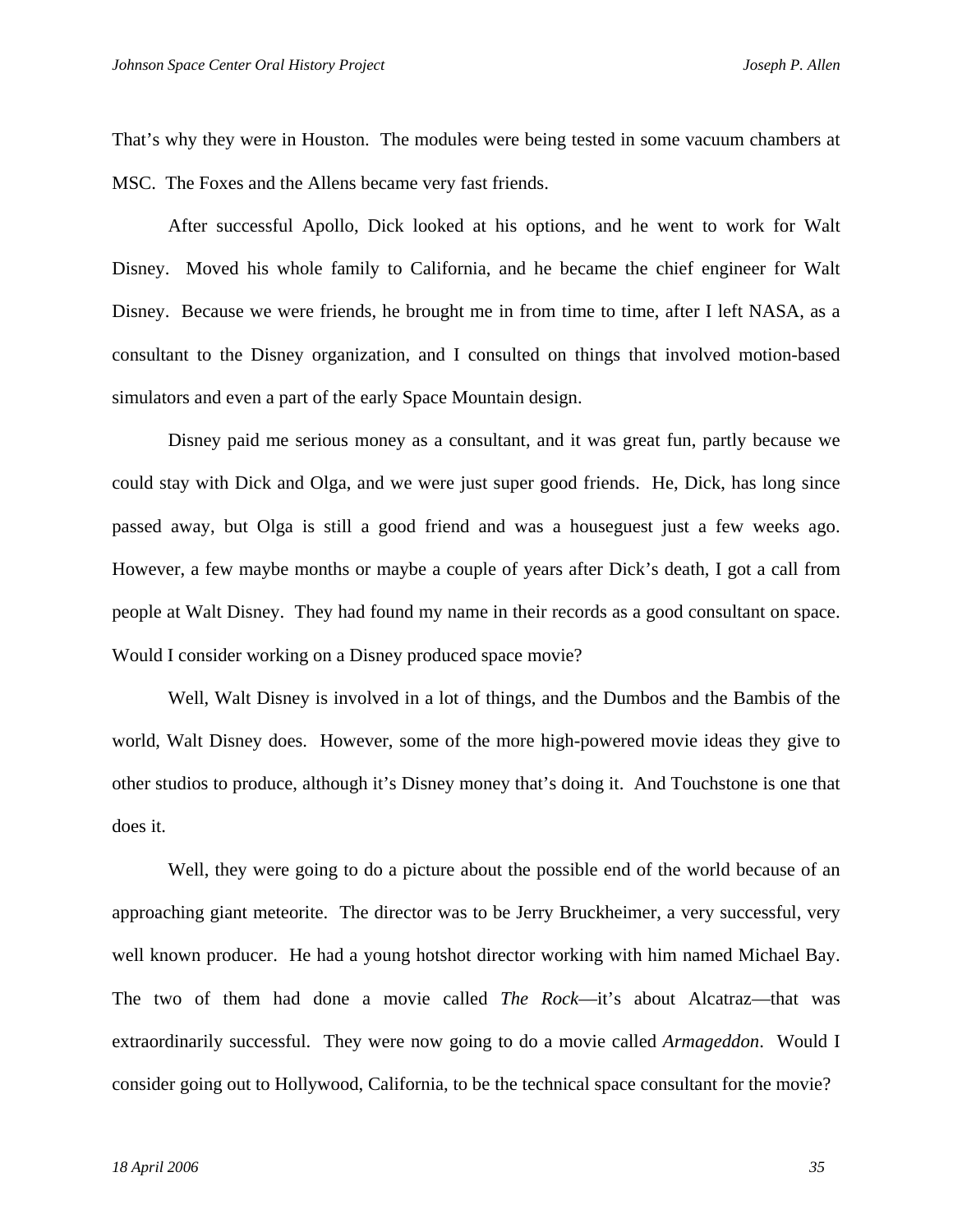I said, "Sure." So I did go out and was paid a consulting fee for several weeks' work. I found the movie people fascinating as individuals. The whole thing was just totally outrageous, and it had a cast of thousands, but it included Liv Tyler, Bruce Willis, Ben Affleck, and some lesser known actors. Oh, well, Steve Buscemi—do you know who Steve Buscemi is—and Peter Stormare. Steve Buscemi has been on *The Sopranos* fairly recently, and Peter and Steve had been in an earlier movie, Jennifer. The name of that movie was *Fargo*.

ROSS-NAZZAL: Yes, okay, now I know who you're talking about.

ALLEN: They were the two criminals in *Fargo*. Well, I went out, and on my first day out there I met Michael Bay the director and Jerry Bruckheimer the producer. But on the set, the first day, Peter introduced himself to me. He was just a very good looking individual, tall, and he had a slight accent. I asked him where was he from. He was from Sweden.

"Oh, Sweden. How did you get here? Have you been—?"

 "Well, I've only made one movie here," he said. "I had a lesser part in a movie, but I've made a number of them in Germany." He said, "I always played the bad guy, and I can always speak—," and it turned out he could speak German, good German but with an accent. He spoke beautiful English, but with a slight accent. "Yeah," he said, "Steve and I were in a movie called *Fargo*."

 I said, "Oh." Then later I got to thinking about *Fargo*. Then I realized he was the guy with the blonde hair, the killer that wound up at the end stuffing Steve into the woodchopper. It made my hair crawl. He was just as nice as pie.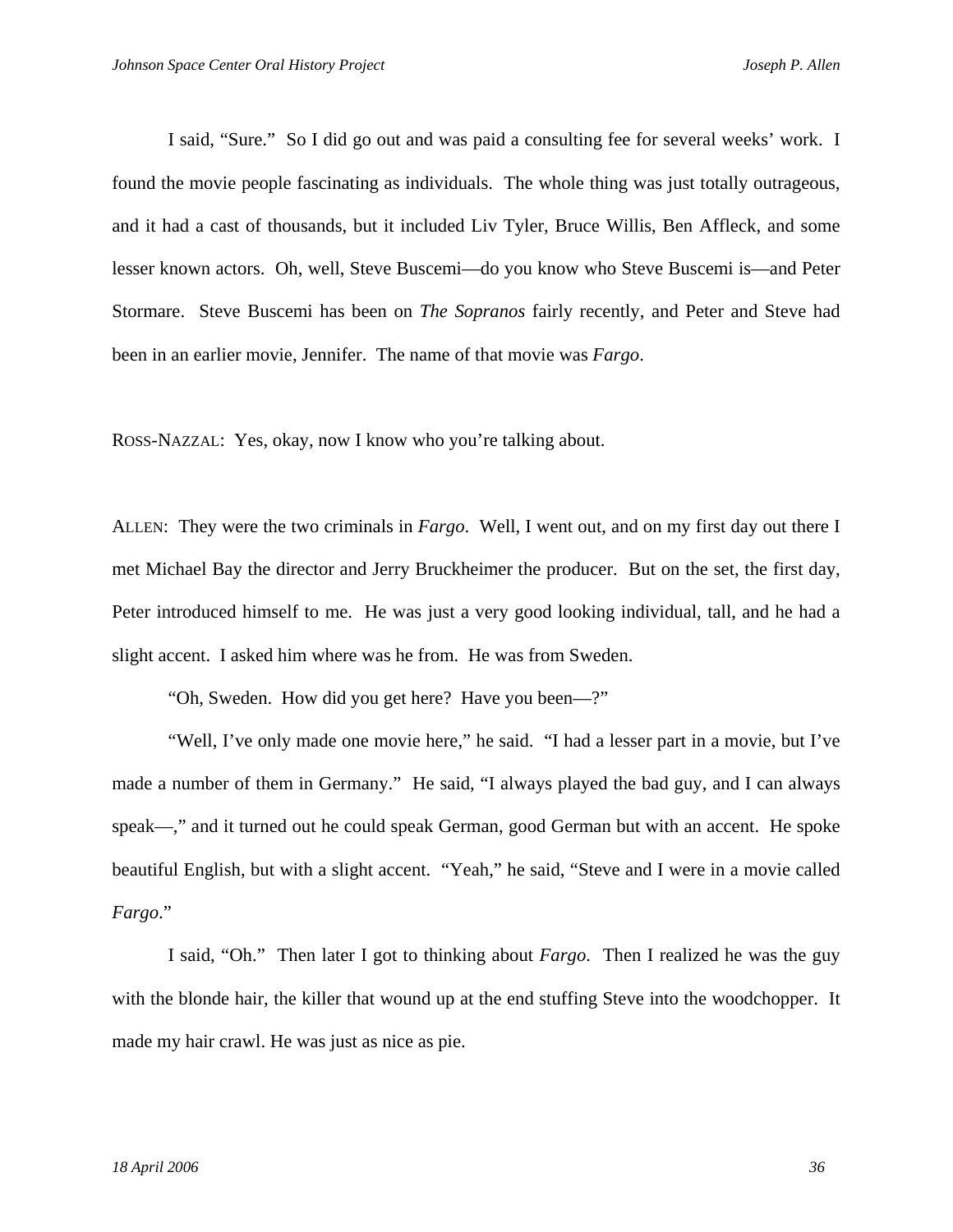I also met an actor whose name is Michael [Clarke Duncan]; he since was in *The Green Mile* with Tom Hanks, and this movie made him a very successful, known actor. Prior to coming to Hollywood, Michael had worked in the sewers of Chicago. He just was so nice. I spent a lot of time sitting with Michael and talking, and he was so happy to be in a movie with Bruce Willis.

My wife Bonnie was with me at the time, and she really took to him. She said, "Michael, it looks to me like Bruce Willis is in a movie with you."

He says, "Well, that's a way to think about it."

 In Armageddon he played the role of an oil field worker. In any case, let me share with you maybe three like recollections about the movie. One is I was the technical advisor, and I was to help them make it look real. Every time I would say something about this scene does not look real, they would say "blank, blank, blank." They had very colorful language, and very profane. "Blank, blank, blank. It doesn't matter. It's only a movie." So nothing I told them technically they cared a whit about. I had no idea why I was there. However, I was very helpful in getting them through the various NASA wickets, including some of the filming was done at JSC, including in the WETF facility and in the Apollo mission control.

 Oh, Billy Bob Thornton was in this movie. He's a character. He's from Texas, and he'd just come off that incredible success and an Academy Award, for a movie called *Slingblade*, which is a powerful movie that he wrote and starred in. Scary movie, as odd a duck as he is. Before the movies, his career was working in rental agencies and playing drums in a country and western band around little towns in Texas. Go figure.

In any case, all the actors knew each other and rather liked each other, but they were more than anxious to meet real astronauts. Well, the real astronauts were keen to meet these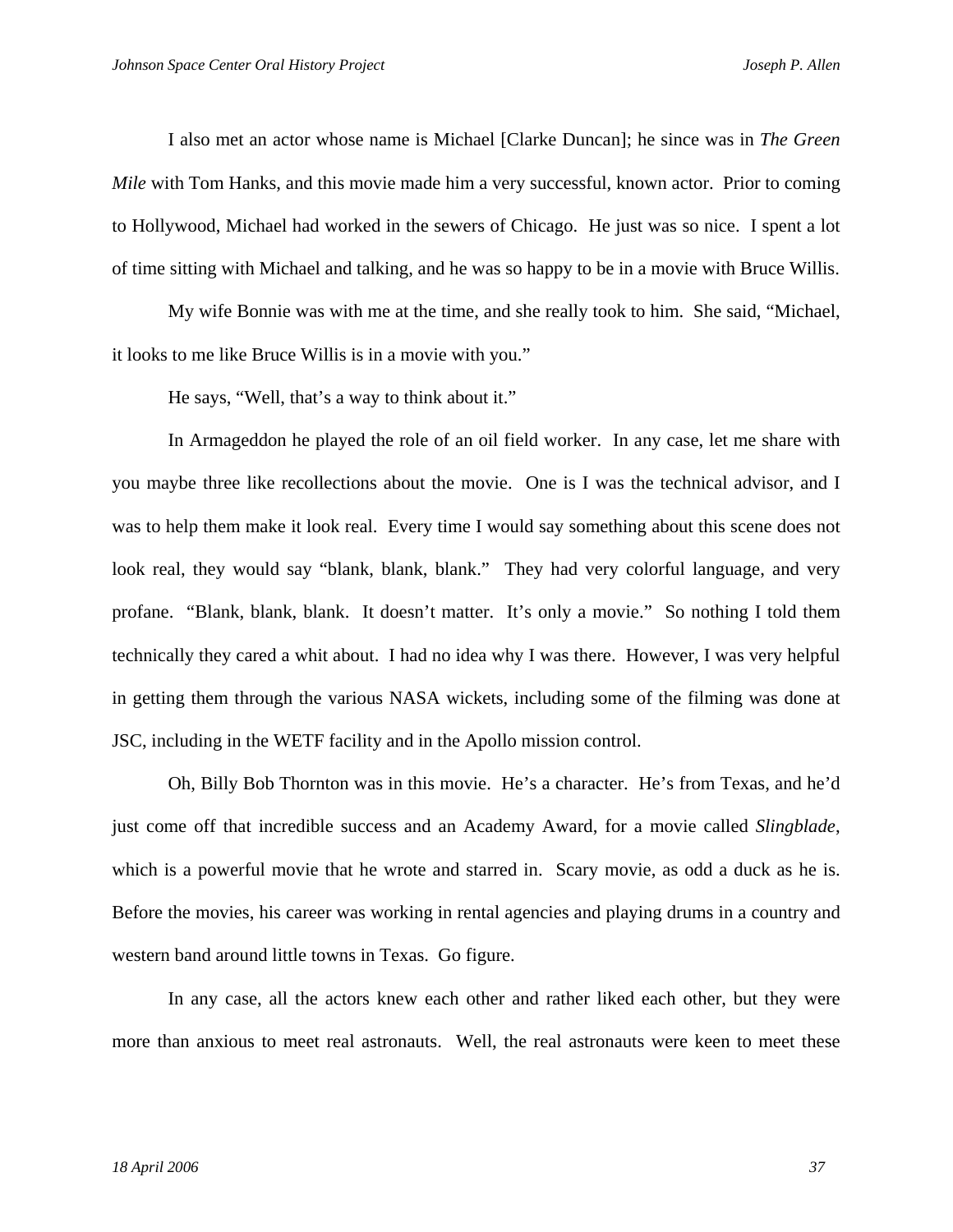actors, very famous actors. I was there. I could introduce them to each other, and it was just a hoot, Jennifer. It really was fun for me to do that.

A dear friend of mine, Vince Privitera, who loves movies and actors, had come over on the sets there at NASA and wound up talking at length with Bruce Willis. The director, Michael, "Bruce, we need you on the set now."

"Michael, cut me some slack. Can't you see I'm talking with the astronaut and his friend the shrink?" [Laughter]

In any case, that was fun introducing them around, and then for reasons that still escape me, as a joke, the director said, "Joe, we'll put you in a movie scene just for fun. It probably won't be used in the film."

The movie makers organized the premier for that film at Cape Kennedy [Florida], in a special facility there, and invited a lot of space people. Aerosmith, Steve [Steven] Tyler's band, Liv's dad, performed afterwards, and a Space Shuttle was out on the launch pad, all lighted and clearly visible to all of those at the concert. KSC's [Kennedy Space Center, Florida] never been quite the same.

My daughter and wife went, and I attended the premier. During the movie, my daughter suddenly said, "Dad, that's your voice." And I was in the film.

My wife looked at me, and she said, "You've got some explaining to do." I hadn't told anybody about the faint possibility of my appearing in the movie, because I thought it was going to be on the cutting-room floor.

Then later Ben Affleck brought his girlfriend, at the time, by to introduce me, and he picked me up like a little boy. He said, "Joe, you're a movie star. You're a movie—." He's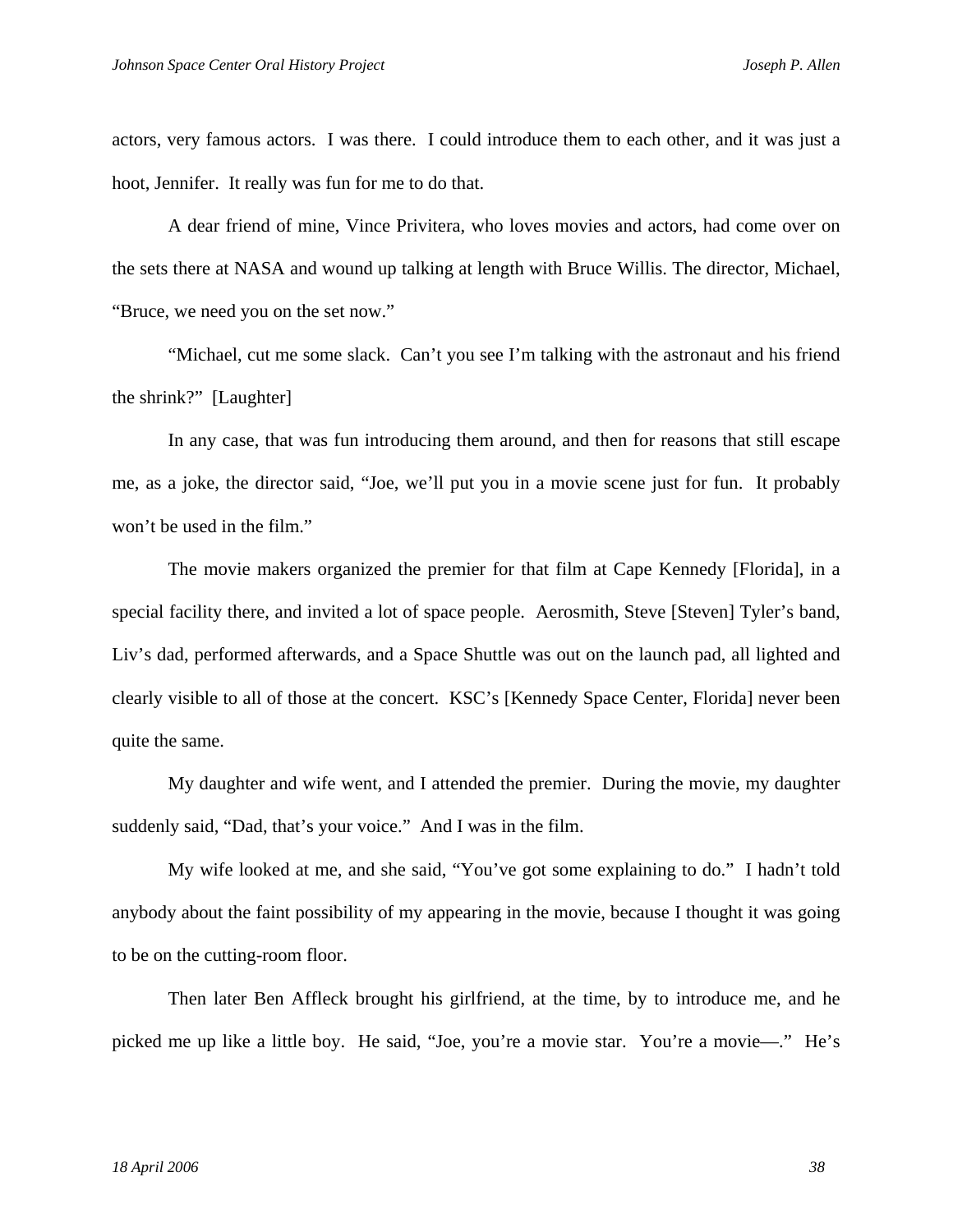quite physically a large guy, very, extremely handsome guy. His girlfriend was Gwyneth Paltrow at the time, who is just amazing; beautiful individual.

Anyway, what happened after the concert and the premier, the various cast members and the people who did the sound and the lights and the makeup, went around sort of hugging each other and saying, "That was a great adventure. Thank you. It was a good movie. We did a good job." Then, they all scattered and went their separate ways.

It occurred to me that a space mission ends at the Cape, and immediately after the medical debriefing, all the crew members hug each other and squeeze each other, and you pretty much all go your separate ways. It was exactly the same scene. One was about a movie, because they'd worked together for a year. And the other is about the end of a space mission that succeeds. I'm very struck to this day by how similar these two scenes were. People that work in teams care a lot about each other, work horribly long hours, and then there's a result. In the case of a space mission, it's whatever the goals of the mission were. In the case of a movie, it's a good movie.

*Armageddon* is not *Enchanted April*. It's not totally my cup of tea. But it's very good entertainment for a lot of people, no question.

This time is good, five minutes. The question is my most significant accomplishment?

ROSS-NAZZAL: Your most significant accomplishment and your most challenging milestone.

ALLEN: Challenging milestone. Challenging milestone.

ROSS-NAZZAL: Some folks have a hard time with it.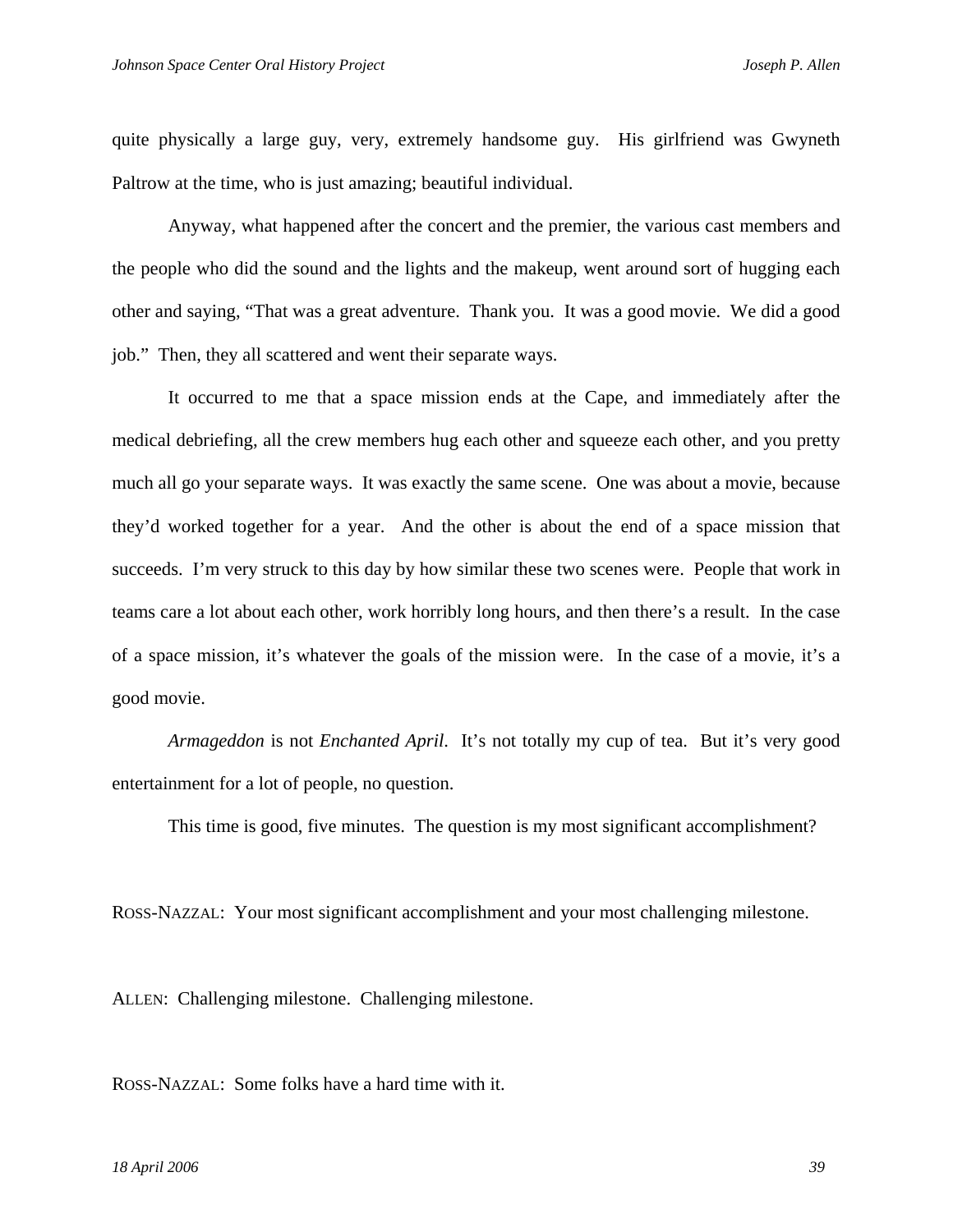ALLEN: Well, a milestone is a—what was the toughest challenge? Do you know the secret of success in business?

ROSS-NAZZAL: The book?

ALLEN: No. There is a secret to success in the business world, and the secret is there is no secret. It's just one bit of attention to detail after detail after detail after detail. To my mind, NASA for me was not suddenly an enormous milestone someplace that I had to get around. It's just attention to detail over the course of a long period of time. In some cases, the details are aggravating, and in some cases, maybe anxiety-producing, but with the proper help from team members and so on, you get around it and on beyond it. That's what it was. So I think milestone is a hard word for me to deal with as a very definite, hard thing.

 Now, significant achievement. I've got three minutes, so this is just about right. I'm very pleased with elements of things I did accomplish during my NASA years, but in large part, none is a milestone. They're just a series of modest contributions, but in some cases, had some value to them.

Jennifer, I'm going to digress for just a second. There is a poem called "Ithaka." It was written by a Greek in Greek some hundreds of years ago. But it's a prayer to the gods to help me as I undertake this hazardous journey that lies ahead in order that I may reach Ithaka, where I will find vast wealth, vast riches. While I'm on the sea, and I may be beset by all sorts of monsters; help me here. While I'm on land and among strange people, help me here, and when I get to Ithaka and look around and discover there are no riches after this lifetime of a journey, it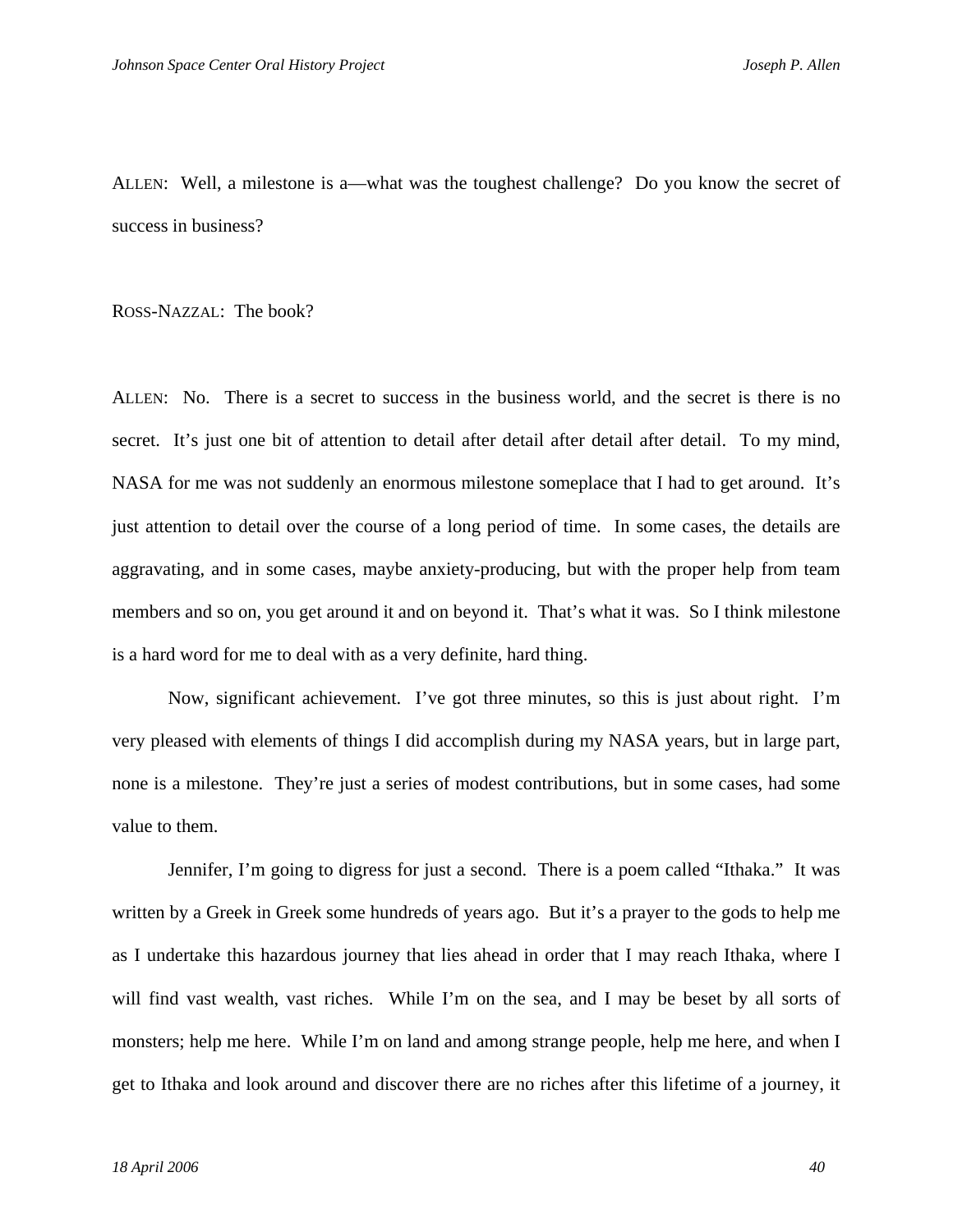will not matter, because the reward had been the journey all along. That's the important part all along.

I was at NASA eighteen years, and the journey really was, to my recollection, quite an extraordinary one, starting with being among the group who were "strangers in a strange land," scientists who were now astronauts. That was definitely a shock to the astronauts and to us scientists, but both groups survived it beautifully, and I think both groups were the better for it, and ultimately completely integrated.

Being involved in the early parts of the Apollo in the mission control was just a wonderful experience, and there will never, during our lifetimes, be an undertaking as successful as Apollo by this nation. It was extraordinary. I think in many ways elements of Apollo will be to nation America what the pyramids are to Egypt, looking back from many, many centuries. There may be other things about America, but that's definitely going to be one of them, the first human excursion out from Earth.

My contribution there, by the way, I think was as a translator. I was quite good—maybe in some just sort of a natural, I don't know—at enabling hard-nosed, and in some cases Nobel Prize-winning, scientists to communicate successfully with hard-nosed, world-famous test pilots, and enabling each to understand the other's point of view. I was quite good at that. Later that was useful in the business world, as well.

My contribution into early Space Shuttle speaks for itself. I was just a crew member, one of several, no better than anyone else that went, but let's face, it we were all quite good at what we did, thanks to NASA training, and I think thanks to diligence on the part of each one of us as an individual. I do think I contributed significantly to improve camera technologies and techniques and methods, and now it's just there, being used beautifully. But it was a struggle. I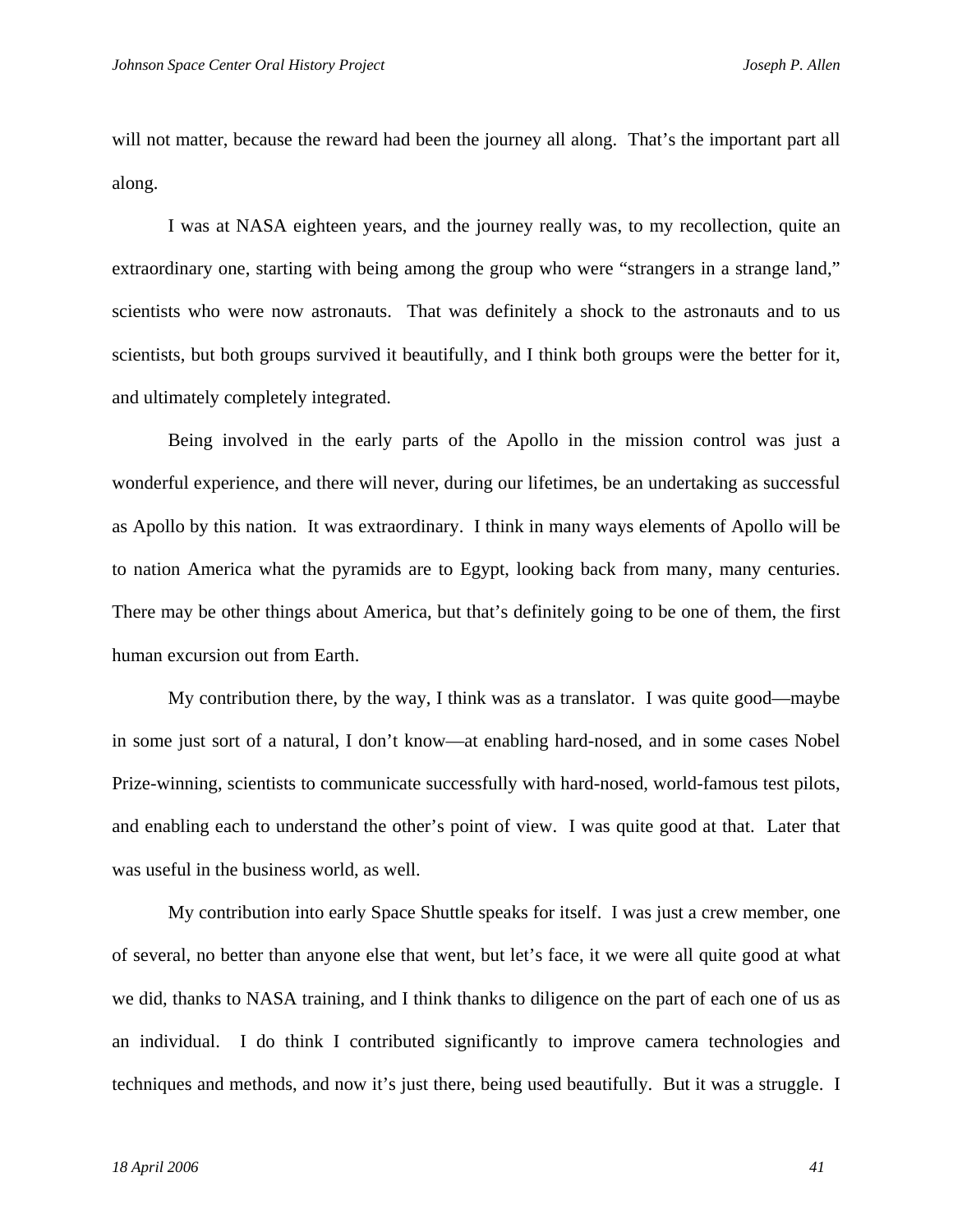think I had a definite hand in getting, for example, an IMAX camera on Space Shuttle flights, early Space Shuttle flights, which has added tremendously to what the human space program has been able to bring to those of us on the Earth.

I was an extremely successful, in my view, thanks to Josie Soper's training, as an Assistant Administrator, '75, '76, '77, part of '78. When the Congress was being asked for and was funding the completion of the Space Shuttle, the implementation of the space telescope, the construction of the first big, great probes going out to the planets. Let's see, the Jupiter Orbiter probe, which I think is later called the Galileo; some of those enormously expensive, big instruments. We got that out of the Congress, authorization and appropriation, at a time when the administration, and that would be the—[Richard M.] Nixon, [James E. "Jimmy"] Carter, weren't interested in space at all. So that was a good accomplishment.

I think that's a nice assortment.

ROSS-NAZZAL: Well, you've had a colorful career.

ALLEN: So far.

ROSS-NAZZAL: Moved from physicist to astronaut to businessman.

ALLEN: So far, and now as I approach my seventieth year, I say half of my life is done. I've got a lot left to do. And I'd be even more confident if I had a number of friends who were 140 years old. [Laughter] That's a good place to stop, dear friend.